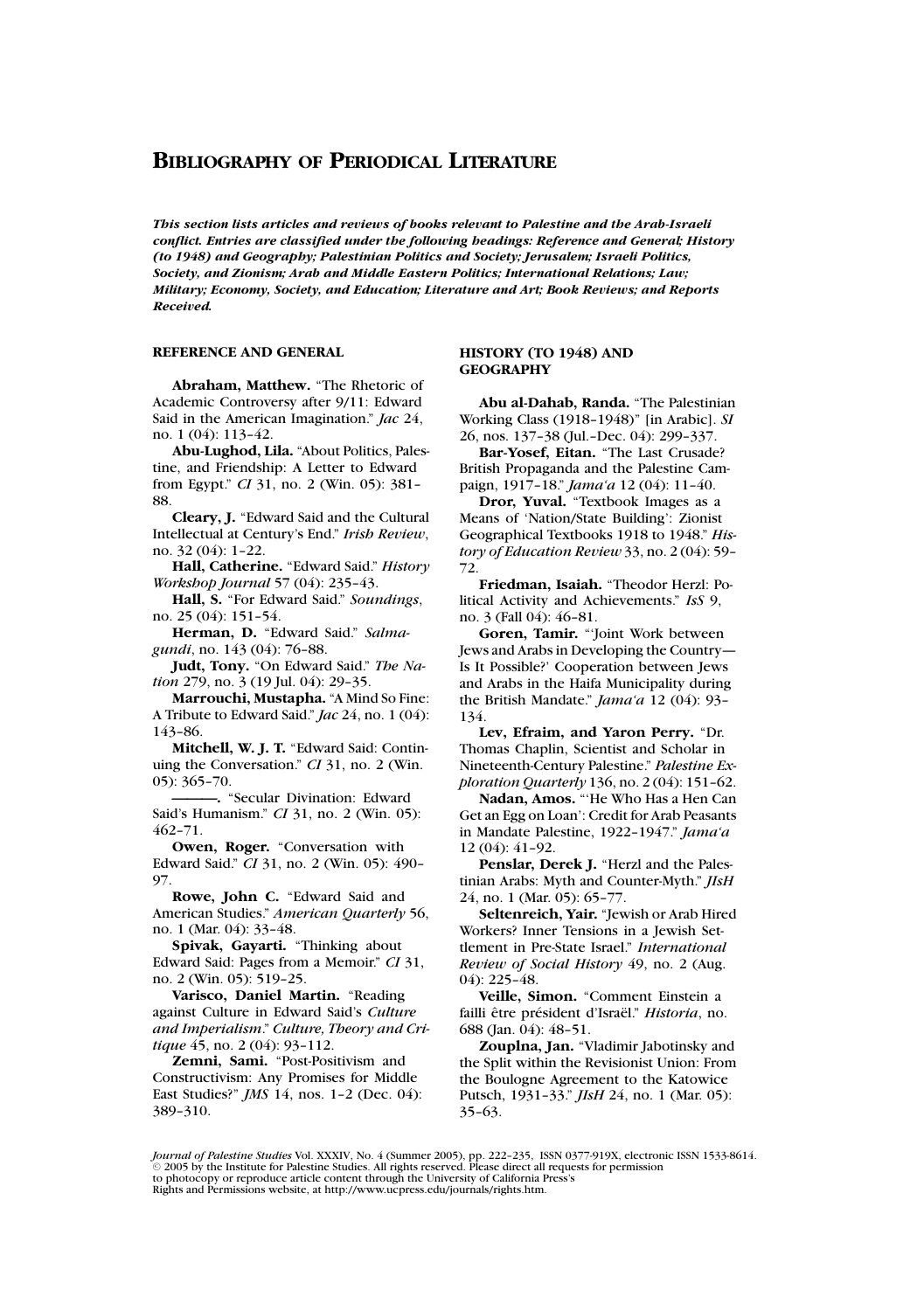### **PALESTINIAN POLITICS AND SOCIETY**

**'Abdo, Mahmud.** "The Institutions of the Palestine Liberation Organization" [in Arabic]. *SI* 26, nos. 137–38 (Jul.–Dec. 04): 163–87.

**'Abid Rabbuh, Yasir.** "Quelle paix pour les palestiniens?" *Politique Internationale* 106 (04): 81–112.

**Abu 'Amr, Ziyad, et al.** "The Palestinian Situation after Arafat: The Gaza Symposium" [in Arabic]. *MDF*, nos. 60–61 (Aut.–Win. 04–05): 70–88.

**Abu Bakr, Tawfic.** "Yasir Arafat as I Knew Him" [in Arabic]. *SI* 27, nos. 139–40 (Jan.–Jun. 05): 23–26.

**Abu Issa, Issam.** "Arafat's Swiss Bank Account." *MEQ* 11, no. 4 (Fall 04): 15–24.

**Abu Mustafa, Naima.** "The Palestine National Fund, 1964–1993" [in Arabic]. *SI* 26, nos. 137–38 (Jul.–Dec. 04): 215–26.

**Abu al-Reb, Majdulin.** "The Palestine Liberation Organization and the Oslo Agreement" [in Arabic]. *SI* 26, nos. 137–38 (Jul.– Dec. 04): 148–62.

**Abu-Sitta, Salman H.** "The Palestinian Right of Return: The Unfulfilled Human Right." *MJHR* 8, no. 2 (04): 21–54.

**Agha, Hussein, and Robert Malley.** "The Last Palestinian." *New York Review of Books* 52, no. 2 (10 Feb. 05): 13–16.

**Ahmad, Jinan.** "The Combat Experience of the Popular Liberation Forces" [in Arabic]. *SI* 26, nos. 137–38 (Jul.–Dec. 04): 202–14.

**Annan, Kofi.** "Leadership Can Make a Difference between Hope and Despair." *PIJPEC* 11, no. 2 (04): 5-8.

**Arat, Zehra, Naomi Chazan, Maha Abu-Dayyeh Shamas, et al.** "Women for Ending Israeli Occupation in Palestine and for Building Peace." *International Feminist Journal of Politics* 6, no. 3 (Sep. 04): 515–23.

**Badawi, Ahmed, and Heike Kratt.** "Human Rights Violations in Palestine: Incentive Structures as Causes?" *MJHR* 8, no. 2 (04): 79–106.

**Al-Bahrawi, Ibrahim.** "Arafat's Experience between Flexibility and Steadiness" [in Arabic]. *SI* 127, nos. 139–40 (Jan.–Jun. 05): 56–57.

**Barakat, Daud, et al.** "The Palestinian Situation after Arafat: The Ramallah Symposium" [in Arabic]. *MDF*, nos. 60–61 (Aut.– Win. 04–05): 89–96.

**Barghouthi, Mustafa, interview.** "'The Future is on Our Side': An Interview with Mustafa Barghouthi." *MER* 35, no. 1 (Spr. 05): 4–7.

**Barghouti, Omar.** "Relative Humanity versus Ethical Consistency in the Application of Human Rights." *MJHR* 8, no. 2 (04): 107–56.

**Al-Bar'i, Rayda.** "The Story of the Founding of the Palestine Liberation Organization" [in Arabic]. *SI* 26, nos. 137–38 (Jul.–Dec.  $04$ : 46–58.

**Ben-Naftali, Orna, and Yuval Shany.** "Living in Denial: The Application of Human Rights in the Occupied Territories." *IsLR* 37, no. 1 (Spr. 03–04): 17–118.

**Bennet, James.** "The Interregnum." *New York Times Magazine* (13 Mar. 05): 39–45.

**Bessette, Franck.** "Une autorité Palestinienne sans Arafat est-elle envisageable?" *Commentaire* 27, no. 4 (Win. 04): 941–48.

**Brown, Alison P.** "The Immobile Mass: Movement Restrictions in the West Bank." *Social & Legal Studies* 13, no. 4 (Dec. 04): 501–21.

**Dabbagh, Nadia T.** "Narrative Expressions of Despair under Occupation." *Anthropology & Medicine* 11, no. 2 (Aug. 04): 201–20.

**Daibes-Murad, Fadia.** "Transboundary Groundwater in Palestine: The Road to Governance—A National and International Perspective." *Journal of Water Law* 15, no. 3/4 (04): 105–9.

**Darwish, Mahmud.** "Farewell Arafat" [in Arabic]. *SI* 127, nos. 139–40 (Jan.–Jun. 05): 93–96.

**Fahs, Hani.** "Abu Ammar in Tehran" [in Arabic]. *MDF*, nos. 60–61 (Aut.–Win. 04–05): 59–68.

**Al-Fahum, Khalid.** "Arafat: He Did Not Move Under Tremendous Pressure" [in Arabic]. *SI* 127, nos. 139–40 (Jan.–Jun. 05): 97–98.

**Falah, Ghazi-Walid.** "Truth at War and Naming the Intolerable in Palestine." *Antipode* 36, no. 4 (Sep. 04): 596–600.

**Farah, Randa.** "'But Where Shall I Return? Where To?': 1948 Palestinian Refugees: Land and Return." *MJHR* 8, no. 2 (04): 157–84.

**Forman, Geremy, and Alexandre Kedar.** "From Arab Land to 'Israel Lands': The Legal Dispossession of the Palestinians Displaced by Israel in the Wake of 1948." *Environment and Planning* 22, no. 6 (04): 809–30.

**Frederiksen, Harald.** "Return Palestinian Water Rights if Not Land: A Proposal." *MEP* 12, no. 2 (Spr. 05): 72–78.

**Ghalioun, Burhan.** "In the Farewell of Arafat" [in Arabic]. *SI* 127, nos. 139–40 (Jan.–Jun. 05): 110–12.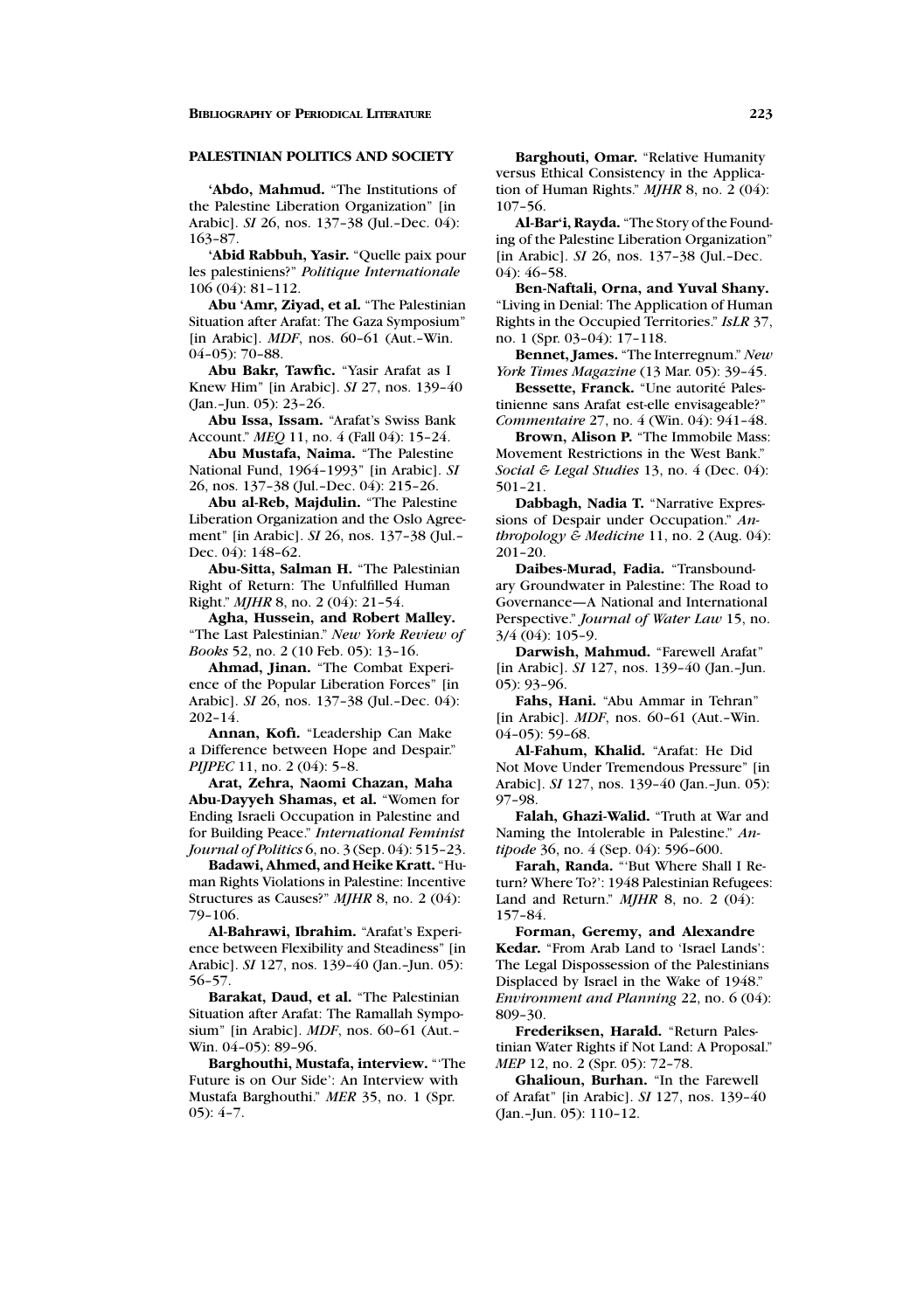**Ghanem, As'ad.** "On the State of the Palestinian-Arab Minority in Israel, 2003" [in Hebrew]. *SS* 4, no. 1 (Dec. 04): 933–52.

**Al-Gharbawi, Asma.** "The Political Economy of the Rise of the Palestine Liberation Organization" [in Arabic]. *SI* 26, nos. 137–38 (Jul.–Dec. 04): 80–99.

**Giacaman, Rita, et al.** "Imprints on the Consciousness: The Impact on Palestinian Civilians of the Israeli Army Invasion of West Bank Towns." *European Journal of Public Health* 14, no. 3 (Sep. 04): 286–90.

**Godfrey-Goldstein, Angela.** "Jayyous—Microcosm of the Occupied West Bank." *NFW* 21, no. 1 (Dec. 04–Jan. 05): 19–27.

**Gregorious III.** "Arafat: Modesty of Kaffieh" [in Arabic]. *SI* 127, nos. 139–40 (Jan.–Jun. 05): 27–28.

**Habash, George.** "A Word of Truth about the Late President" [in Arabic]. *SI* 127, nos. 139–40 (Jan.–Jun. 05): 86–89.

**Al-Haj, Majd.** "Whither the Green Line? Trends in the Encounter between and Orientation of the Palestinians in Israel and the Territories" [in Hebrew]. *SS* 4, no. 1 (Dec. 04): 825–44.

**Halabi, Zeina.** "Exclusion and Identity in Lebanon's Palestinian Refugee Camps: A Story of Sustained Conflict." *Environment and Urbanization* 16, no. 2 (Oct. 04): 39– 48.

**Al-Hamad, Jawad.** "A Study of the Results of the Palestinian Presidential and Municipal Elections" [in Arabic]. *MA* 27, no. 314 (Apr. 05): 111–34.

**Hamam, Anwar.** "A Commentary on the Palestinian Coalition for the Right to Return." *al-Majdal*, no. 24 (Dec. 04): 11–15.

**Hanieh, Adam.** "The Discourse of Oslo: 'Neutrality,' the Practice of Power and Palestinian Children." *MJHR* 8, no. 2 (04): 229–54.

**Al-Hassan, Bilal.** "Arafat as a Person and Arafat as a Leader" [in Arabic]. *SI* 127, nos. 139–40 (Jan.–Jun. 05): 106–109.

**———.** "Arafat before Madrid: The Laws that Ruled His Political Journey" [in Arabic]. *MDF*, nos. 60–61 (Aut.–Win. 04–05): 25– 37.

**Hawatmeh, Nayef.** "The Road of Martyrdom to Palestine" [in Arabic]. *SI* 127, nos. 139–40 (Jan.–Jun. 05): 90–92.

**Hijazi, Naser.** "The Palestine Liberation Organization and the Settlement Plans" [in Arabic]. *SI* 26, nos. 137–38 (Jul.–Dec. 04): 130–47.

**Al-Hout, Shafik, interview.** "Arafat as a Leader, Fatah as an Organization, and the Journey of the Palestinian Revolution" [in Arabic]. *MDF*, nos. 60–61 (Aut.–Win. 04– 05): 7–24.

**Hroub, Khaled.** "In the Farewell of the Palestinian Phoenix" [in Arabic]. *SI* 127, nos. 139–40 (Jan.–Jun. 05): 113–15.

**Hueber, Lillian.** "Arafat: The Man behind the Headlines." *NFW* 21, no. 1 (Dec. 04–Jan.  $05$ : 52–61.

**El-Husseini, Jalal.** "La question des réfugiés palestiniens entre droit au retour et réinstallation définitive." *CO* 75, no. 3  $(04)$ : 31–50.

**Ibrahim, Nassar.** "The Palestinian Election: One Step Forward or Two Steps Backward?" *NFW* 21, no. 1 (Dec. 04–Jan. 05): 47–50.

**Jaradat, Ahmad, and Max Watson.** "Building Walls—Building Resistance." *NFW* 21, no. 1 (Dec. 04–Jan. 05): 14–18.

**Jasiewicz, Ewa.** "Palestine is Still Not the Issue: Image and Reality in the Relationship between the Anti-Capitalist Movement and the Palestinian Struggle." *NFW* 20, no. 7 (Oct.–Nov. 04): 16–20.

**Kamal, Hanan.** "The Accompanying Circumstances of the Resignation of Ahmad al-Shuqayri" [in Arabic]. *SI* 26, nos. 137–38 (Jul.–Dec. 04): 227–42.

**Karsh, Efraim.** "Arafat Lives." *Commentary* 119, no. 1 (Jan. 05): 33–40.

**Kattan, Victor.** "The Right of Return Revisited." *MJHR* 8, no. 2 (04): 293–322.

**Kayyali, Majid.** "Arafat and the Palestinian Opposition's Discourse" [in Arabic]. *SI* 127, nos. 139–40 (Jan.–Jun. 05): 64– 67.

**———.** "The Palestinian Elections" [in Arabic]. *ShA*, no. 121 (Spr. 05): 13–24.

**Khadash, Ziyad.** "His Name Was Yasir Arafat" [in Arabic]. *SI* 127, nos. 139–40 (Jan.–Jun. 05): 124–27.

**Kimhi, Shaul, and Shemuel Even.** "Who Are the Palestinian Suicide Bombers?" *Terrorism and Political Violence* 16, no. 4 (Oct.–Dec. 04): 815–40.

**Klug, Tony.** "Imagine No Excuses." *PIJPEC* 11, no. 2 (04): 54-61.

**Laurens, Henry.** "L'apr`es-Arafat." *Revue des Deux Mondes* (Jan. 05): 15–23.

**Makdisi, Saree.** "Diary." *London Review of Books* 27, no. 5 (3 Mar. 05): np.

**———.** "Said, Palestine, and the Humanism of Liberation." *CI* 31, no. 2 (Win. 05): 443–61.

**Makkawi, I.** "National Identity Development among Palestinian Student Activists in the Israeli Universities." *International*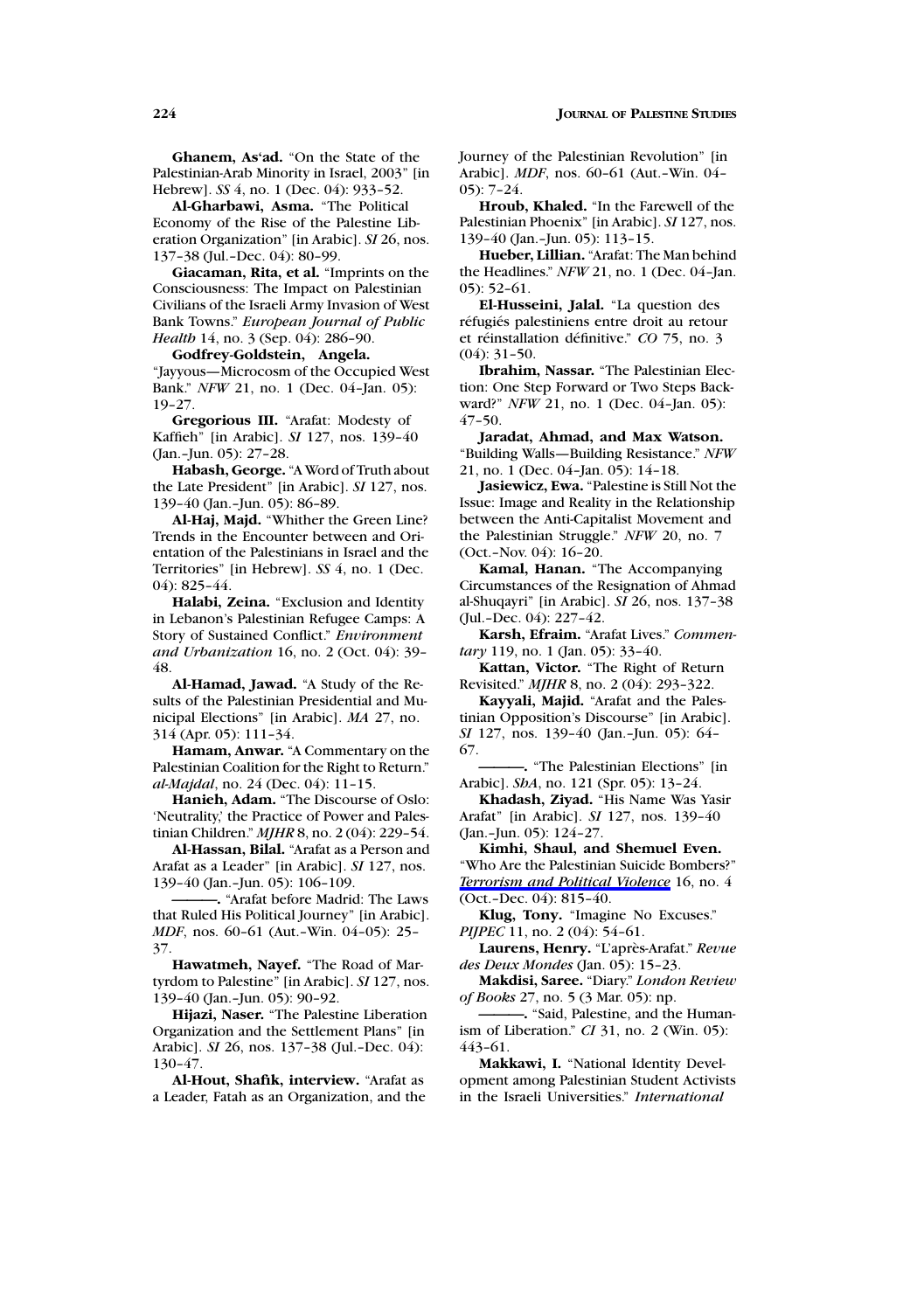*Journal of Entrepreneurial Behavioral Research* 5, no. 2 (04): 19–60.

**Malley, Robert.** "Après Arafat." Politique *Internationale*, no. 106 (Win. 04–05): 113– 28.

**Massad, Joseph A.** "The Persistence of the Palestinian Question." *Cultural Critique*, no. 59 (Fall 05): 1–23.

**Mas'ud, Ashjan.** "The Evolution of the Political Thought of the Palestine Liberation Organization (1964–1988)" [in Arabic]. *SI* 26, nos. 137–38 (Jul.–Dec. 04): 100–129.

**Miskel, James F.** "The Palestinian Intifada: An Effective Strategy?" *World Policy Journal* 21, no. 4 (Win. 04-05): 48-56.

**Naji, Talal.** "He Didn't Give Up, So He Was Besieged and Boycotted" [in Arabic]. *SI* 127, nos. 139–40 (Jan.–Jun. 05): 99–101.

**Nasrallah, Elias.** "The Charitable Waqfs in the Arab World and the Enhancement of Arab Culture and Knowledge: The Example of the Palestinian al-Qattan Foundation" [in Arabic]. *MA* 27, no. 313 (Mar. 05): 197–203.

**Nau, J.-Y.** "Yasser Arafat, du dossier médical au dossier diplomatique (1)." *M´edecine et Hygi`ene*, no. 2507 (04): 2438.

**———.** "Yasser Arafat, du dossier m´edical au dossier diplomatique (2)." Médecine et *Hygiène*, no. 2508 (04): 2473-93.

**———.** "Yasser Arafat, du dossier m´edical au dossier diplomatique (3)." *M´edecine et Hygiène*, no. 2509 (04): 2537-38.

**Nizam al-Din, Irfan.** "Yasir Arafat: Lover of Palestine" [in Arabic]. *SI* 127, nos. 139–40 (Jan.–Jun. 05): 58–63.

**Nofal, Mamduh.** "Arafat after Madrid: From the Trench of Extremism to the Field of Reality" [in Arabic]. *MDF*, nos. 60–61 (Aut.–Win. 04–05): 38–58.

**———.** "Arafat: The Symbol and the Person" [in Arabic]. *SI* 127, nos. 139–40 (Jan.–Jun. 05): 32–38.

**Okasha, Said.** "Abu Mazin Faces Domestic Challenges" [in Arabic]. *SD* 41, no. 160 (Apr. 05): 152–53.

Pappé, Ilan. "The Wall at the Heart of Palestine." *MJHR* 8, no. 2 (04): 323–32.

**Peteet, Julie.** "Words as Interventions: Naming in the Palestine-Israel Conflict." *TWQ* 26, no. 1 (Mar. 05): 153–72.

**Rabah, Yahya.** "Arafat: Presence in Absence" [in Arabic]. *SI* 127, nos. 139–40 (Jan.–Jun. 05): 122–23.

**Rabbani, Mouin.** "Gaza's Wars of Perception." *Third World Resurgence*, nos. 171– 72 (04): 59–61.

**Ramsay, Allan.** "Liberators and Terrorists: Reflections on Yasser Arafat." *Con-* *temporary Review*, no. 1669 (05): 65– 72.

**Richards, Leila.** "Notes from the Other Side of the Wall: Scenes from the West Bank and Jerusalem." *Jewish Currents* 59, no. 1 (Jan.–Feb. 05): 17–22.

**Robinson, Glenn E.** "After Arafat." *CH* 104, no. 678 (Jan. 05): 19–24.

**Saad al-Din, Nazima.** "The Arab Dimensions of the Founding of the Palestine Liberation Organization" [in Arabic]. *SI* 26, nos. 137–38 (Jul.–Dec. 04): 59–79.

**Sa'deh, Ali.** "Arafat: Someday He Will Be Buried in Jerusalem" [in Arabic]. *SI* 127, nos. 139–40 (Jan.–Jun. 05): 75–79.

**Sadek, Adli.** "A Last Poll for the Last Leader" [in Arabic]. *SI* 127, nos. 139–40 (Jan.–Jun. 05): 115–19.

**Al-Sahli, Nabil.** "The Responsibilities of the Palestine Liberation Organization and the League of Arab States toward the Palestinian Refugees in Iraq" [in Arabic]. *SI* 26, nos. 137–38 (Jul.–Dec. 04): 280–98.

**Shahid, La¨ıla, interview.** "Les Palestiniens n'oublieront pas la France." *FPA*, no. 306 (Dec. 04–Jan. 05): 5–9.

**Shehadeh, Amal.** "Arafat the Person: 30 Months' Prisoner in the 'Muqata'" [in Arabic]. *SI* 127, nos. 139–40 (Jan.–Jun. 05): 50–55.

**Shreih, Asmahan.** "The Founding of the Palestine Liberation Organization: Beginnings and Reactions" [in Arabic]. *SI* 26, nos. 137–38 (Jul.–Dec. 04): 27–45.

**Stein, Dorothy.** "Palestine: The Return of the One-State Solution." *Asian Affairs* 35, no. 3 (Nov. 04): 321–37.

**Susser, Susan M.** "Perspectives on Arafat: Israeli Jewish and Arab Opinions." *Jewish Currents* 59, no. 1 (Jan.–Feb. 05): 7–9.

**Taha, al-Mutawakil.** "The Old Man and the Last Cultural Lesson" [in Arabic]. *SI* 127, nos. 139–40 (Jan.–Jun. 05): 68–71.

**Al-Tibi, Ahmad.** "The Kaffiya that Will Not Fall" [in Arabic]. *SI* 127, nos. 139–40 (Jan.–Jun. 05): 104–5.

**Uthman, Awad.** "The Political Indications of the Development of Membership in the Executive Committee of the Palestine Liberation Organization" [in Arabic]. *SI* 26, nos. 137–38 (Jul.–Dec. 04): 188– 201.

**Al-Uz'ur, Muhammad K.** "Arafat as a Leader" [in Arabic]. *SI* 127, nos. 139–40 (Jan.–Jun. 05): 29–31.

**Watson, Max.** "Stateless Nation." *NFW* 20, no. 7 (Oct./Nov. 04): 4–7.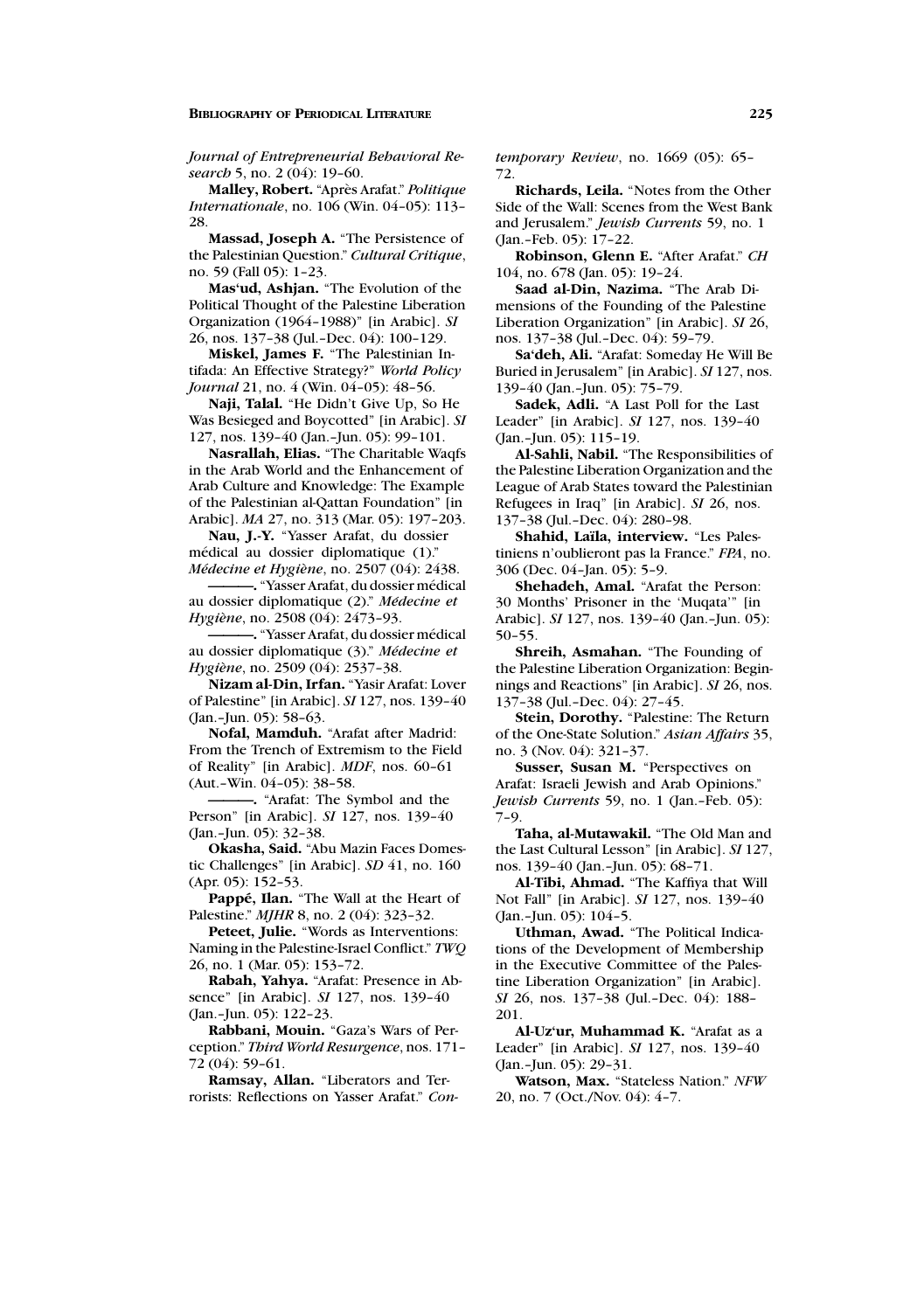**Weiner, Justus R.** "Palestinian Christians: Silent Victims of a Zero-Sum Game?" *MIHR* 8, no. 2 (04): 383-426.

**Yasin, 'Abd al-Qader.** "The Early Political, Economical and Social Foundations of the Palestine Liberation Organization and the Rise of the Palestinian Resistance" [in Arabic]. *SI* 26, nos. 137–38 (Jul.–Dec. 04): 11–26.

### **JERUSALEM**

**Al-Barghouthi, Hafiz.** "Jerusalem Is Yours" [in Arabic]. *SI* 127, nos. 139–40 (Jan.–Jun. 05): 129–30.

**Klein, Menachem.** "Old and New Walls in Jerusalem." *Political Geography* 24, no. 1 (Jan. 05): 53–76.

**Masalha, Nur.** "Jewish Fundamentalism and the 'Sacred Geography' of Jerusalem in Comparative Perspective (1967–2004): Implications for Inter-Faith Relations." *HLS* 3, no. 1 (May 04): 29–67.

**Olsen, Daniel H., and Jeanne K. Guelke.** "Spatial Transgression and the BYU Jerusalem Center Controversy." *Professional Geographer* 56, no. 4 (Nov. 04): 503–15.

**Tamari, Salim.** "Between Notables and Mobs: Wasif Jawhariyya's Vision of the History of Mandate Jerusalem" [in Arabic]. *MDF*, nos. 60–61 (Aut.–Win. 04–05): 108–32.

## **ISRAELI POLITICS, SOCIETY, AND ZIONISM**

**Abramson, Paul R., John H. Aldrich, Matthew Diamond, et al.** "Strategic Abandonment or Sincerely Second Best? The 1999 Israeli Prime Ministerial Election." *Journal of Politics* 66, no. 3 (Aug. 04): 706–28.

**Abu-Saad, Ismael.** "Control Policies and the Palestinian Arab Minority in Israel: The Bedouin Educational System in the Negev" [in Hebrew]. *SS* 4, no. 1 (Dec. 04): 911–32.

**Avishai, Bernard.** "Saving Israel from Itself: A Secular Future for the Jewish State." *Harper's Magazine* 110, no. 1856 (Jan. 05): 33–43.

**Avraham, Eli, and Anat First.** "The Good, the Bad and the Absent: Contradictory Trends in the Treatment of Arabs on Israeli TV." *MJHR* 8, no. 2 (04): 55–78.

**Azaryahu, Maoz, and Arnon Golan.** "Zionist Homelandscapes (and their Constitution) in Israeli Geography." *Social & Cultural Geography* 5, no. 3 (Sep. 04): 497– 513.

**Bar, Neta, and Eyal Ben-Ari.** "Israeli Snipers in the al-Aqsa Intifada: Killing,

Humanity and Lived Experience." *TWQ* 26, no. 1 (Mar. 05): 133–52.

**Ben-Moshe, Danny.** "The Impact of the al-Aqsa Intifada on Israel-Diaspora Relations." *ISF* 19, no. 3 (Fall 04): 28-57.

**Botes, Johannes J.** "Television Debates as a Form of Pre-negotiation in Protracted Conflicts: Nightline in South Africa (1985) and Israel (1988)." *International Negotiation* 9, no. 1 (Mar. 04): 161–92.

**Filc, Dani, and Udi Lebel.** "The Post-Oslo Israeli Populist Radical Right in Comparative Perspective: Leadership, Voter Characteristics and Political Discourse." *MP* 10, no. 1 (Mar. 05): 85–97.

**Greilsammer, Ilan.** "Deux Inédits: Observations sur la mémoire historique en Israël." Cités: Philosophie, Politique, His*toire*, no. 18 (04): 105–20.

**Gross, Michael L.** "Torture, Assassination and Blackmail: Violating Human Rights to Fight Terror." *MJHR* 8, no. 2 (04): 185–210.

**Haklai, Oded.** "Palestinian NGOs in Israel: A Campaign for Civic Equality or 'Ethnic Civil Society?'" *IsS* 9, no. 3 (Fall 04): 157–68.

**Halkin, Hillel.** "The Settlers' Crisis and Israel's: What Happens When a Messianic Worldview Collides with the Imperatives of Statecraft?" *Commentary* 119, no. 3 (Apr. 05): 37–43.

**Hanafi, Sari.** "The Role of the NGOs: Scream if You Want To Be Heard." *PIJPEC* 11, no. 2 (04): 25–30.

**Herman, Tamar.** "Only America and Only through Diplomacy: Israeli Jewish Attitudes to International Involvement in the Quest for a Solution to the Conflict." *PIJPEC* 11, no. 2 (04): 45–53.

**Hever, Shir.** "Capital Distribution in Israel." *NFW* 21, no. 1 (Dec. 04–Jan. 05): 42–46.

**Idalovichi, Israel.** "Generating Social Identity in Times of War and Terror." *Social Identities* 10, no. 5 (04): 619–28.

**Jamal, Amal.** "Liberal Zionism: Enlightened Jurisprudence and the Challenge of Multiculturalism in Israel" [in Hebrew]. *SS* 4, no. 1 (Dec. 04): 789–824.

**Kaplan, Josh.** "The Political Economy of Human Rights in Israel/Palestine." *MJHR* 8, no. 2 (04): 255–92.

**Kedar, Alexandre.** "The Legal Construction of Rural Space in Israel" [in Hebrew]. *SS* 4, no. 1 (Dec. 04): 845–84.

**Kimmerling, Baruch.** "Politicide: Ariel Sharon and the Palestinians." *CH* 104, no. 678 (Jan. 05): 25–29.

**Morris, Benny.** "The Historiography of Deir Yassin." *JIsH* 24, no. 1 (Mar. 05): 79–107.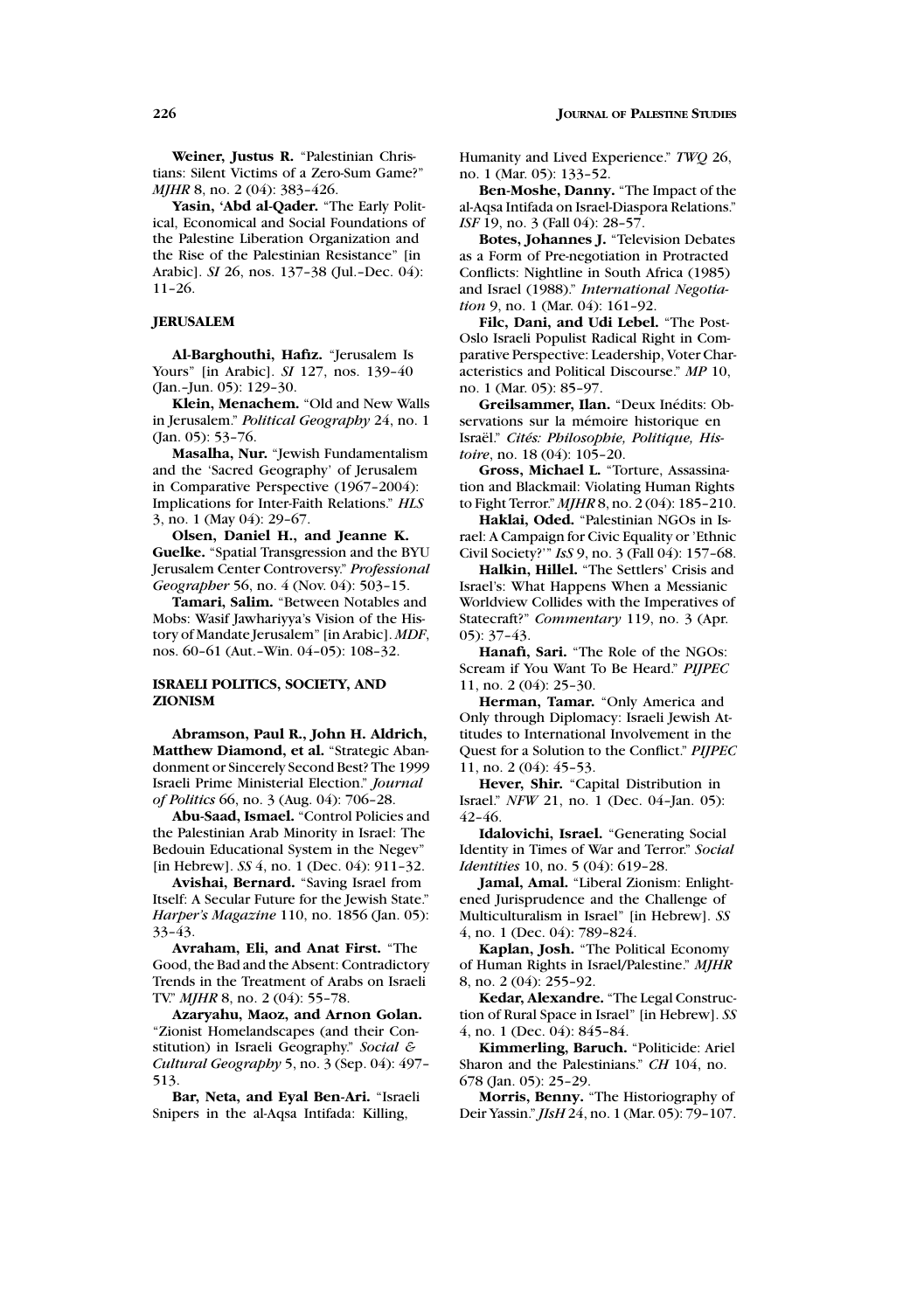**Nohad, Ali.** "Political Islam in an Ethnic Jewish State: Historical Evolution, Contemporary Challenges and Future Prospects." *HLS* 3, no. 1 (May 04): 69-92.

**Ofer, Dalia.** "Tormented Memories: The Individual and the Collective." *IsS* 9, no. 3 (Fall 04): 137–56.

**Rabkin, Yakov M.** "L'opposition juive au sionisme." *Revue Internationale et Stratégique*, no. 56 (Fall 04): 17-24.

**Razin, Eran.** "Needs and Impediments for Local Government Reform: Lessons from Israel." *Journal of Urban Affairs* 26, no. 5 (Dec. 04): 623–40.

**Regev, Uri.** "Israel and American Reform Judaism." *Central Conference of American Rabbis Journal* 51, no. 4 (Fall 04): 32–42.

**Rose, Jacqueline.** "The Question of Zionism: Continuing the Dialogue." *CI* 31, no. 2 (Win. 05): 512–18.

**Rubin, A.** "Jewish Nationalism and the Encyclopaedic Imagination: Ahad Ha'am's Otsar Hayahadut." *JMJS* 3, no. 3 (04): 247–68.

**Saban, Ilan, and Muhammad Amarra.** "The Status of Arabic in Israel: Law, Reality, and Reflections on the Power of Law to Produce Social Change" [in Hebrew]. *SS* 4, no. 1 (Dec. 04): 885–910.

**Schechla, Joseph.** "'Jewish Nationality,' 'National Institutions' and Institutionalized Dispossession." *al-Majdal*, no. 24 (Dec. 04): 32–36.

**Schnell, Izhak.** "Israeli Geographers in Search of a National Identity." *Professional* G*eographer* 56, no. 4 (Nov. 04): 560–73.

**Shamai, Shmuel, and Ilana Paul-Binyamin.** "A Model of Intensity of Multicultural Relations: The Case of Teacher Training Colleges in Israel." *Race, Ethnicity and Education* 7, no. 4 (Dec. 04): 421–36.

**Shufani, Elias, translator.** "The Last Four Herzliya Conferences" [in Arabic]. *MDF*, nos. 60–61 (Aut.–Win. 04–05): 145– 61.

**Stavans, Anat, and Doron Narkiss.** "Creating and Implementing a Language Policy in the Israeli Educational System." *Bilingual Education and Bilingualism*, no. 43 (04): 139–65.

**Thein, Ben.** "Is Israel's Security Barrier Unique?" *MEQ* 11, no. 4 (Fall 04): 25–32.

**Wahrman, Hillel.** "The Subtle Silencing of Conflicts in Civics Textbooks: The Case of the 'Jewish State' Topic in Israeli Civics Textbooks." *Internationale Schulbuchforschung* 26, no. 3 (04): 289– 312.

**Waxman, Dov.** "An Incomplete Revolution: Israeli National Identity, Cultural Change and the Camp David II Negotiations." *ISF* 19, no. 3 (Fall 04): 140–58.

**Yiftachel, Oren, and As'ad Ghanem.** "Towards a Theory of Ethnocratic Regimes: The Politics of Ethno-National Expansion" [in Hebrew]. *SS* 4, no. 1 (Dec. 04): 761–88.

**Ze'evi, Aharon, interview.** "L'oeil d'Israël." *Politique Internationale*, no. 106 (04): 67–80.

**Zegeye, Abebe.** "The Construction of the Beta Israel Identity." *Social Identities* 10, no. 5 (04): 589–618.

**Zilbersheid, Uri.** "The Utopia of Theodor Herzl." *IsS* 9, no. 3 (Fall 04): 82–114.

# **ARAB AND MIDDLE EASTERN POLITICS**

Abu Dayyeh, Nabil. "Amman: présent et future d'une capitale arabe moderne." *CO* 75, no. 3 (04): 125–38.

**Abu Taleb, Hassan.** "Syria and Lebanon: Moving Towards a New Era" [in Arabic]. *SD* 41, no. 160 (Apr. 05): 36–37.

**Ahmad, Mahioub G.** "The Arab Democratic Reform" [in Arabic]. *MA* 27, no. 314 (Apr. 05): 147–60.

**'Ali, Haydar I.** "Autocracy in the Arab Countries" [in Arabic]. *MA* 27, no. 313 (Mar. 05): 57–80.

**Aquil, Iman Tariq A.** "Peace and the Religions of Abraham." *DA* 18, no. 1 (Apr. 04): 15–20.

**Auge, Jean-Christophe.** "La vie politique dans le royaume: peut-on parler de coup d'arrêt à l'ouverture?" *CO* 75, no. 3 (04): 21–30.

**Bargal, David.** "Structure and Process in Reconciliation-Transformation Workshops: Encounters between Israeli and Palestinian Youth." *Small Group Research* 35, no. 5 (Oct. 04): 596–616.

**Bar-Tal, Daniel.** "The Necessity of Observing Real Life Situations: Palestinian-Israeli Violence as a Laboratory for Learning about Social Behaviour." *EPJ Applied Physics* 28, no. 2 (04): 677–702.

**Byman, Daniel L.** "The Implications of Leadership Change in the Arab World." *PSQ* 120, no. 1 (Mar. 05): 59–83.

**Carter, Jimmy.** "The Geneva Initiative: A Promising Foundation for Peace." *PIJPEC* 11, no. 2 (04): 9–11.

**Ehrlich, Avishai.** "On the Right of Return, Demography and Ethnic-Cleansing in the Present Phase of the Israeli-Palestinian Conflict." *Orient* 45, no. 4 (04): 549–64.

**Guazzone, Laura, and Daniela Pioppi.** "Democratisation in the Arab World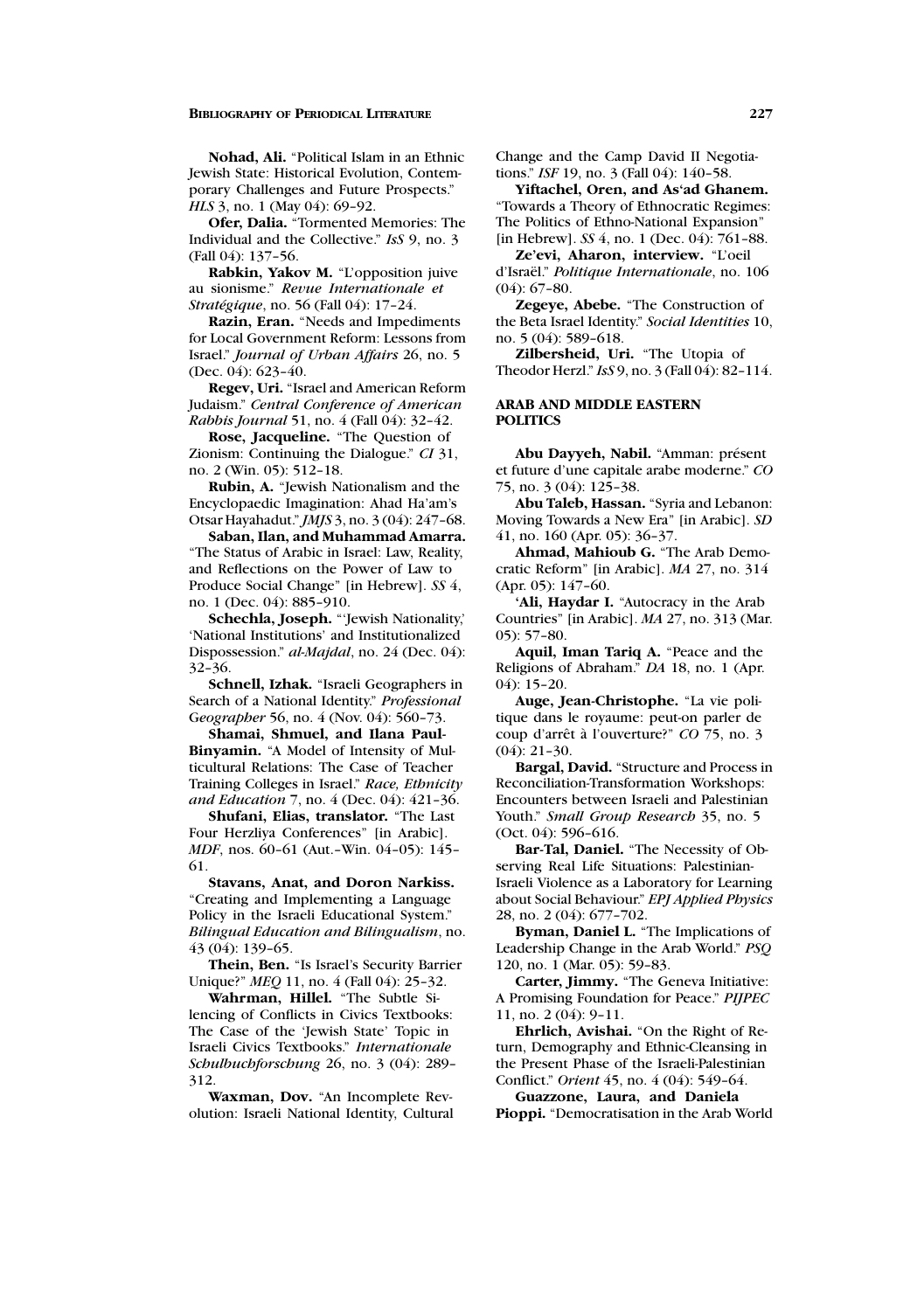Revisited." *ISpec* 39, no. 4 (Oct.–Dec. 04): 89–100.

**Hadi, Mahdi A.** "So Many Formulas for Partition and Fragmented Maps, Yet No Solution." *MJHR* 8, no. 2 (04): 211–28.

**Hafiz, Ziyad.** "Concerning Authority in the Pan-Arab Trend" [in Arabic]. *MA* 27, no. 314 (Apr. 05): 33–45.

**Harb, Mona, and Reinoud Leenders.** "Know Thy Enemy: Hizbullah, 'Terrorism' and the Politics of Perception." *TWQ* 26, no. 1 (Mar. 05): 173–97.

**Heristchi, Claire.** "Postcolonial Studies and Research on the Politics of the Middle East and Africa." *JMS* 14, nos. 1–2 (Dec. 04): 17–46.

**Ismail, Issam N.** "The Constraints of the Lebanese Democracy" [in Arabic]. *MA* 27, no. 314 (Apr. 05): 161–68.

**'Issa, Muhammad A.** "The Nation and Nationalism in the Arab World" [in Arabic]. *SD* 41, no. 160 (Apr. 05): 50–55.

Khalidi, Rashid. "Israël-Palestine: d'Oslo a la guerre contre le terrorisme." *Politique Etrang`ere* 69, no. 4 (04): 729–42.

**Latte-Abdallah, Stephanie.** "Les femmes des camps a l'avant-garde de la contestation du systeme patriarcal en Jordanie: un enjeu politique." *CO* 75, no. 3 (04): 77–100.

**Lavergne, Marc.** "La Jordanie a l'heure du doute." *CO* 75, no. 3 (04): 7–20.

**Makhoul, Jihad, and Lindsey Harrison.** "Intercessory Wasta and Village Development in Lebanon." *ASQ* 26, no. 3 (Sum. 04): 25–42.

**Maoz, Ifat, Dan Bar-On, Zvi Bekerman, et al.** "Learning about 'Good Enough' through 'Bad Enough': A Story of a Planned Dialogue between Israeli Jews and Palestinians." *Human Relations* 57, no. 9 (Sep. 04): 1075–101.

**Mas'ud, Adel.** "Implementation of Cease-Fire Agreements in the Arab-Israeli Conflict" [in Arabic]. *SD* 41, no. 160 (Apr. 05): 216–20.

**Mursi, Mustafa.** "The Demographic Aspect of the Arab-Israeli Conflict and Stability in the Middle East" [in Arabic]. *ShA*, no. 121 (Spr. 05): 188–215.

**Nash, Jo.** "Identification, Loss, and Reparation: A Psychoanalytic Exploration of the Israeli-Palestinian Conflict." *Free Associations* 11, no. 60 (04): 519–45.

**O'Shea, Brendan.** "Lebanon's 'Blue Line': A New International Border or Just Another Cease-Fire Zone?" *Studies in Conflict & Terrorism* 27, no. 1 (Jan.–Feb. 04): 19–30.

**Piggott, Leanne.** "Security and Legitimacy: Managing the Israeli/Palestinian Conflict." *Sydney Papers* 16, no. 2 (Aut. 04): 31–40.

**Rabinowitz, Dan.** "Belated Occupation, Advanced Militarization: Edward Said's Critique of the Oslo Process Revisited." *CI* 31, no. 2 (Win. 05): 505–11.

**Reider, Vera.** "No Peace under the Olive Branches." *NFW* 21, no. 1 (Dec. 04–Jan. 05): 28–33.

**Ross, Dennis.** "The Middle East Predicament." *Foreign Affairs* 85, no. 1 (05): 61– 74.

**Ryan, Curtis R.** "'Jordan First': Jordan's Inter-Arab Relations and Foreign Policy under King Abdullah II." *ASQ* 26, no. 3 (Sum. 04): 43–62.

**Sabella, Bernard.** "The Irreconcilability of Palestinian and Israeli Histories and the Inevitability of a Joint Vision for the Future." *MJHR* 8, no. 2 (04): 333-56.

**Sayigh, Yezid.** "A Sisyphean Task. Putting the Israeli-Palestinian Peace Process Back on Track." *ISpec* 39, no. 4 (Oct.–Dec. 04): 25–42.

**Schwarz, Rolf.** "The Invention of the Arab State: Regime Security and Changing Patterns of Legitimacy." *JMS* 14, nos. 1–2 (Dec. 04): 181–212.

**Shanahan, Rodger.** "Hizballah Rising: The Political Battle for the Loyalty of the Shi'a of Lebanon." *MERIA* 9, no. 1 (Mar. 05): 1–6.

**Al-Shubaki, Amer.** "Lebanon: History and Geography Confront Politics" [in Arabic]. *SD* 41, no. 160 (Apr. 05): 148–51.

**Sottimano, Aurora M.** "The Politics of Economic Reform in Asad's Syria: A Discursive Approach." *JMS* 14, nos. 1–2 (Dec. 04): 131–54.

**Talat, Oya.** "Challenges for Peace for the Middle East." *DA* 18, no. 1 (Spr.–Sum. 04): 21–30.

**Tay, Andy.** "The Israeli-Palestinian Conflict: Is There an End in Sight?" *Defence Studies* 4, no. 2 (Sum 04): 256–81.

**Teti, Andrea, and Claire Heristchi.** "The Middle East after the Politics of Certainty." *JMS* 14, nos. 1–2 (Dec. 04): 1–16.

**Warschawski, Michel.** "Israel-Palestine: The Bi-National Challenge." *NFW* 21, no. 1 (Dec. 04–Jan. 05): 4–11.

**Yahya, Walid S.** "Breaking the Deadlock in the Middle East." *DA* 18, no. 1 (Spr.–Sum.  $(04): 9-14.$ 

**Al-Za'fouri, Omar.** "The Arab Situation and Its Impact on the Media" [in Arabic]. *ShA*, no. 121 (Spr. 05): 180–86.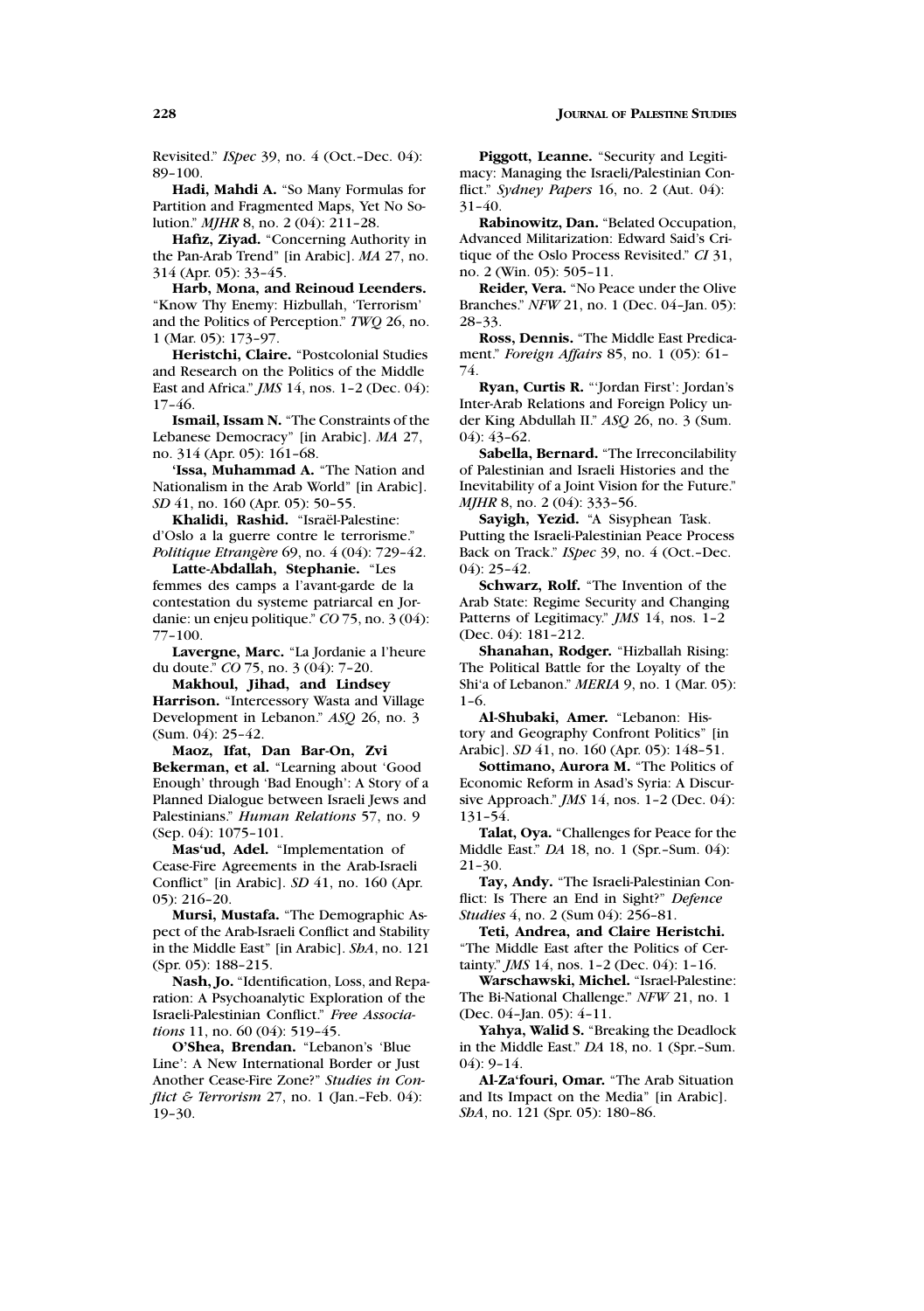**Zammit, David E., Hadeel al-Treiki, and Ilan Pappe. ´** "Bridging the Gaps between the Histories." *MJHR* 8, no. 2 (04): 11–20.

**Zisser, Eyal.** "Bashar al-Asad and His Regime—Between Continuity and Change." *Orient* 45, no. 2 (04): 239–56.

### **INTERNATIONAL RELATIONS**

**'Abd al-Shafi, Issam.** "The New U.S. Foreign Policy" [in Arabic]. *SD* 41, no. 160 (Apr. 05): 154–61.

**Amin, Samir.** "U.S. Imperialism, Europe, and the Middle East." *Monthly Review* 56, no. 6 (Nov. 04): 13–33.

**Al-'Ayid, Hassan A.** "International Relations After 9/11: An Arab Perspective" [in Arabic]. *SD* 41, no. 160 (Apr. 05): 38–41.

**Beck, Martin.** "German Foreign Policy toward the Middle East in the 1990s and Beyond." *Orient* 45, no. 3 (04): 401–22.

**Bin Antar, 'Abd al-Nur.** "The Evolution of the Concept of Security in International Relations" [in Arabic]. *SD* 41, no. 160 (Apr. 05): 56–64.

**Brom, Shlomo.** "The Role of International Monitoring in the Israeli-Palestinian Arena." *PIJPEC* 11, no. 2 (04): 62–68.

**Cantori, Louis J., and Augustus R. Norton, eds.** "Evaluating the Bush Menu for Change in the Middle East." *MEP* 12, no. 2 (Spr. 05): 97–121.

**Chomsky, Noam.** "The United States: Withdrawn Empire" [in Arabic]. *SI* 26, nos. 137–38 (Jul.–Dec. 04): 338–43.

**Al Darkazally, Anwar.** "U.S. Intervention in the Israel-Palestinian Conflict: Israeli Intervention in U.S. Middle East Policy?" *PIJPEC* 11, no. 2 (04): 38-44.

**Al-Duwaydi, Rima.** "Israeli Espionage in the United States" [in Arabic]. *SI* 26, nos. 137–38 (Jul.–Dec. 04): 344–63.

**Entessar, Nader.** "Israel and Iran's National Security." *Journal of South Asian and Middle East Studies* 27, no. 4 (Sum. 04): 1–19.

**Freedman, Robert O.** "The Bush Administration and the Arab-Israeli Conflict: The Record of Its First Four Years." *MERIA* 9, no. 1 (Mar. 05): 45–62.

**Galili, Ziva.** "The Soviet Experience of Zionism: Importing Soviet Political Culture to Palestine." *JIsH* 24, no. 1 (Mar. 05): 1– 33.

**Hanna, Ilias.** "The European Union: The Balance of Power in the Middle East" [in Arabic]. *ShA*, no. 121 (Spr. 05): 26–46.

**Hroub, Khaled.** "The American and European Roles in the Region: Rivalry and Cooperation" [in Arabic]. *ShA*, no. 121 (Spr. 05): 93–101.

Humphreys, Andrea. "Die Grünen and the Israeli-Palestinian Conflict." *Australian Journal of Political Science* 50, no. 3 (Sep. 04): 407–19.

**Hursoy, Siret.** "EU's Long-Term Stability Strategy for the Middle East." *Turkish Policy Quarterly* 3, no. 2 (Sum. 04): 185–96.

"Israël isolé? L'Europe s'impose au Proche-Orient. Un rôle accru à Gaza et en Iraq! Première Partie: juillet 2004-2 novembre 2004." *FPA*, no. 306 (Dec. 04–Jan. 05): 13–16.

**Izzat, Mona.** "The European Community and the Palestine Liberation Organization" [in Arabic]. *SI* 26, nos. 137–38 (Jul.–Dec. 04): 261–79.

**Jung, Dietrich.** "Turkey and the Arab World: Historical Narratives and New Political Realities." *MP* 10, no. 1 (Mar. 05): 1– 17.

**Kassis, Nabeel.** "International Torpor Can Only Prolong the Conflict." *PIJPEC* 11, no. 2 (04): 12–17.

**Kitschelt, Herbert.** "Origins of International Terrorism in the Middle East." *Internationale Politik und Gesellschaft*, no. 1 (04): 159–88.

**Lobe, Jim.** "The Bush Team Reloaded." *MER* 35, no. 1 (Spr. 05): 10–16.

**Mayer, Jeremy D.** "Christian Fundamentalists and Public Opinion toward the Middle East: Israel's New Best Friends?" *Social Science Quarterly* 85, no. 3 (Sep. 04): 695–712.

**Muhafiza, Ali.** "The Arab-European Relations" [in Arabic]. *ShA*, no. 121 (Spr. 05): 74–92.

**Muhammad, Abdullah Y.** "Security and Foreign Intervention in the Middle East" [in Arabic]. *SD* 41, no. 160 (Apr. 05): 8–17.

**Mustafa, Nadia.** "The Political Role of Europe and Its Limits" [in Arabic]. *ShA*, no. 121 (Spr. 05): 47–73.

**Norton, Augustus R., and Farhad Kazemi.** "The Limits of Shock and Awe: America in the Middle East." *CH* 104, no. 678 (Jan. 05): 3–9.

**Pant, Harsh V.** "India-Israel Partnership: Convergence and Constraints." *MERIA* 8, no. 4 (Dec. 04): 60–73.

**Primor, Avi.** "The European Union and the Middle East—Mutual Indispensability." *PIJPEC* 11, no. 2 (04): 18–24.

**Pundak, Ron.** "All Aboard: The International Community and the Track to Peace." *PIJPEC* 11, no. 2 (04): 31-37.

**Rutland, Suzanne D.** "'Buying Out of the Matter': Australia's Role in Restitution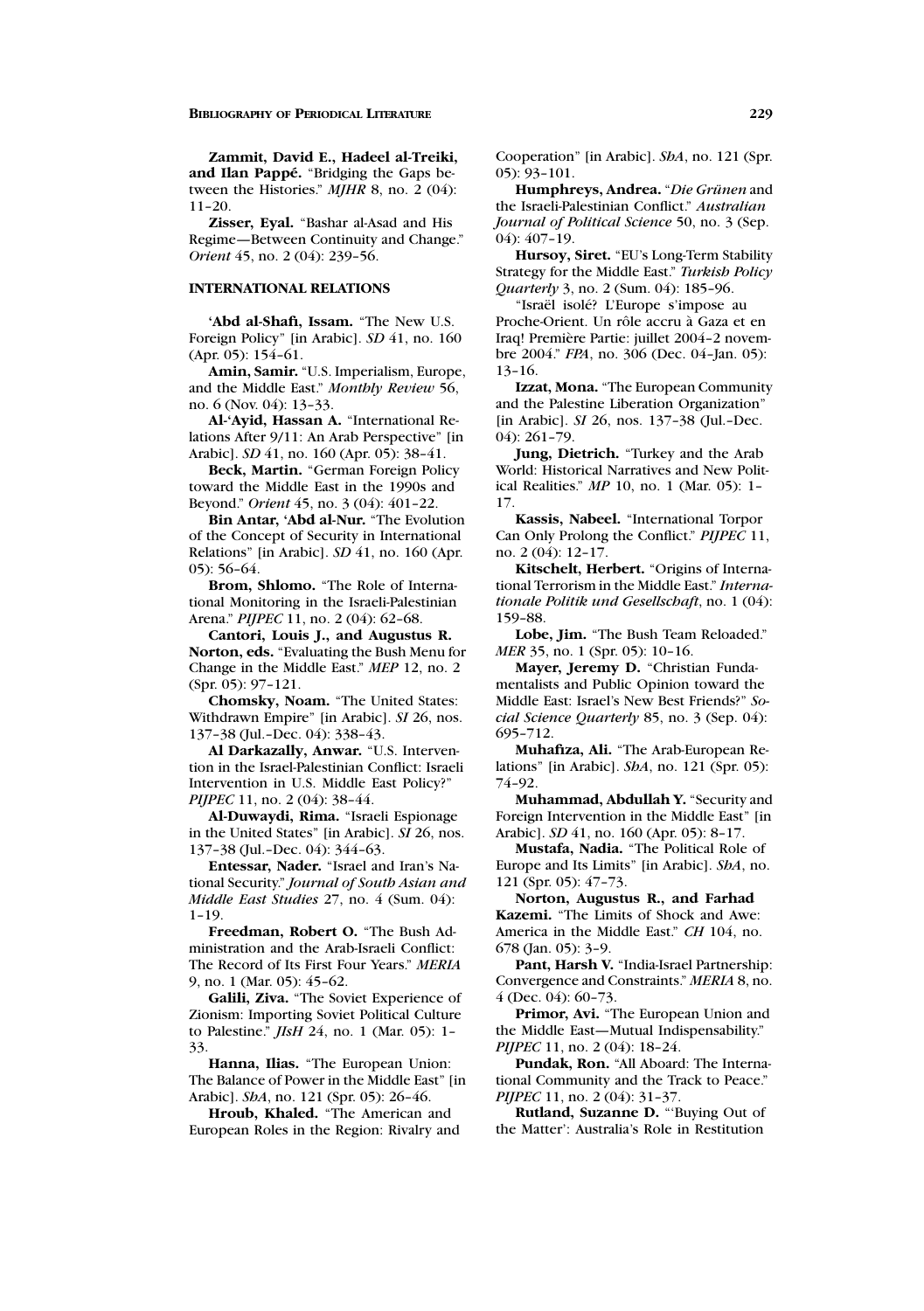for Templer Property in Israel." *JIsH* 24, no. 1 (Mar. 05): 135–54.

**Schrodt, Philip A., Deborah J. Gerner, and Om¨ ur Yilmaz. ¨** "Methods Meet Policy: Transnational Monitoring of the Israel-Palestine Conflict." *International Studies Perspectives* 6, no. 2 (May 05): 235–51.

**Seitz, Charmaine.** "The Tar Baby of Foreign Aid: How Palestinians Are Trying to Keep Their Hands Clean." *MER* 35, no. 1 (Spr. 05): 28–33.

**Tanner, Fred.** "NATO's Role in Defence Cooperation and Democratisation in the Middle East." *ISpec* 39, no. 4 (Oct.–Dec. 04): 101–14.

**Valbjorn, Morten.** "Toward a 'Mesopotamian Turn': Disciplinarity and the Study of the International Relations of the Middle East." *JMS* 14, nos. 1–2 (Dec. 04): 47–76.

**Wilkinson, Ron.** "They're At It Again: Cutting Aid to Palestinian Refugees." *al-Majdal*, no. 24 (Dec. 04): 43–46.

**Yahya, Rabab.** "The United States and the Palestine Liberation Organization" [in Arabic]. *SI* 26, nos. 137–38 (Jul.–Dec. 04): 243–60.

### **LAW**

**Araujo, Robert J.** "Implementation of the ICJ Advisory Opinion-Legal Consequences of the Construction of a Wall in the Occupied Palestinian Territory: Fences (Do Not) Make Good Neighbors?" *Boston University International Law Journal* 22, no. 2 (Fall 04): 349–98.

**Galchinsky, Michael.** "The Jewish Settlements in the West Bank: International Law and Israeli Jurisprudence." *IsS* 9, no. 3 (Fall 04): 115–36.

**Hilal, Leila.** "The ICJ Advisory Opinion on the Wall and Palestinian Refugees." *al-Majdal*, no. 24 (Dec. 04): 38–42.

**Sandberg, Haim.** "Three-Dimensional Partition and Registration of Subsurface Land." *IsLR* 37, no. 1 (Spr. 03–04): 119–68.

**Schulhofer, Stephen J.** "Checks and Balances in Wartime: American, British and Israeli Experiences." *Michigan Law Review* 102, no. 8 (Aug. 04): 1906–58.

**Sourani, Raji.** "Entering a New Era of Uncertainty: Palestine and the Victimization of International Law." *MJHR* 8, no. 2 (04): 357–82.

**Verhoeven, Sten.** "Advisory Opinion on the Legal Consequences of the Construction of a Wall in the Occupied Palestinian Territories." *International Law—FORUM du droit international* 6, nos. 3–4 (Nov. 04): 106–10.

**Zunes, Stephen.** "International Law, the UN and Middle Eastern Conflicts." *Peace Review* 16, no. 3 (Sep. 04): 285–92.

### **MILITARY**

**Catignani, Sergio.** "Israel Defence Forces Organizational Changes in an Era of Budgetary Cutbacks." *RUSI Journal* 149, no. 5 (Oct. 04): 72–76.

**———.** "The Strategic Impasse in Low-Intensity Conflicts: The Gap between Israeli Counter-Insurgency Strategy and Tactics during the al-Aqsa Intifada." *Journal of Strategic Studies* 28, no. 1 (Feb. 05): 57–75.

**Chazan, Meir.** "A Fighting Press: Reflections of Israel's War of Independence in Children's Newspapers." *JIsH* 24, no. 1 (Mar. 05): 109-34.

**Dar, Yechezkel, and Shaul Kimhi.** "Youth in the Military: Gendered Experiences in the Conscript Service in the Israeli Army." *AFS* 30, no. 3 (Spr. 04): 433–60.

**Haydar, Bashshar.** "The Ethics of Fighting Terror and the Priority of Citizens." *JME* 4, no. 1 (Apr. 05): 52–59.

**Kasher, Asa, and Amos Yadlin.** "Military Ethics of Fighting Terror: Response." *JME* 4, no. 1 (Apr. 05): 60-70.

**Kober, Avi.** "The Intellectual and Modern Focus in Israeli Military Thinking as Reflected in Ma'arachot Articles, 1948–2000." *AFS* 30, no. 1 (Spr. 04): 141-60.

**Mahle, Melissa Boyle.** "A Political-Security Analysis of the Failed Oslo Process." *MEP* 12, no. 2 (Spr. 05): 79–96.

**Milton-Edwards, Beverley, and Alastair Crooke.** "Waving, Not Drowning: Strategic Dimensions of Ceasefires and Islamic Movements." *SD* 35, no. 3 (Sep. 04): 295–310.

**Perry, David.** "Military Ethics of Fighting Terror: An Israeli Perspective." *JME* 4, no. 1 (Apr. 05): 44-51.

### **ECONOMY, SOCIETY, AND EDUCATION**

**Abu Hayf, 'Abdullah.** "The Future of the Arab Media: the Globalization of the Media and How to Confront It" [in Arabic]. *ShA*, no. 121 (Spr. 05): 160–79.

**Aken, Mauro V.** "Du Fellah a l'agriculteur: significations symboliques a travers les champs de la vallée du Jordan." *CO* 75, no. 3 (04): 101–24.

**Amin, Husayn A.** "The Arab Youth between Tradition and Internet Mentality" [in Arabic]. *ShA*, no. 121 (Spr. 05): 104– 15.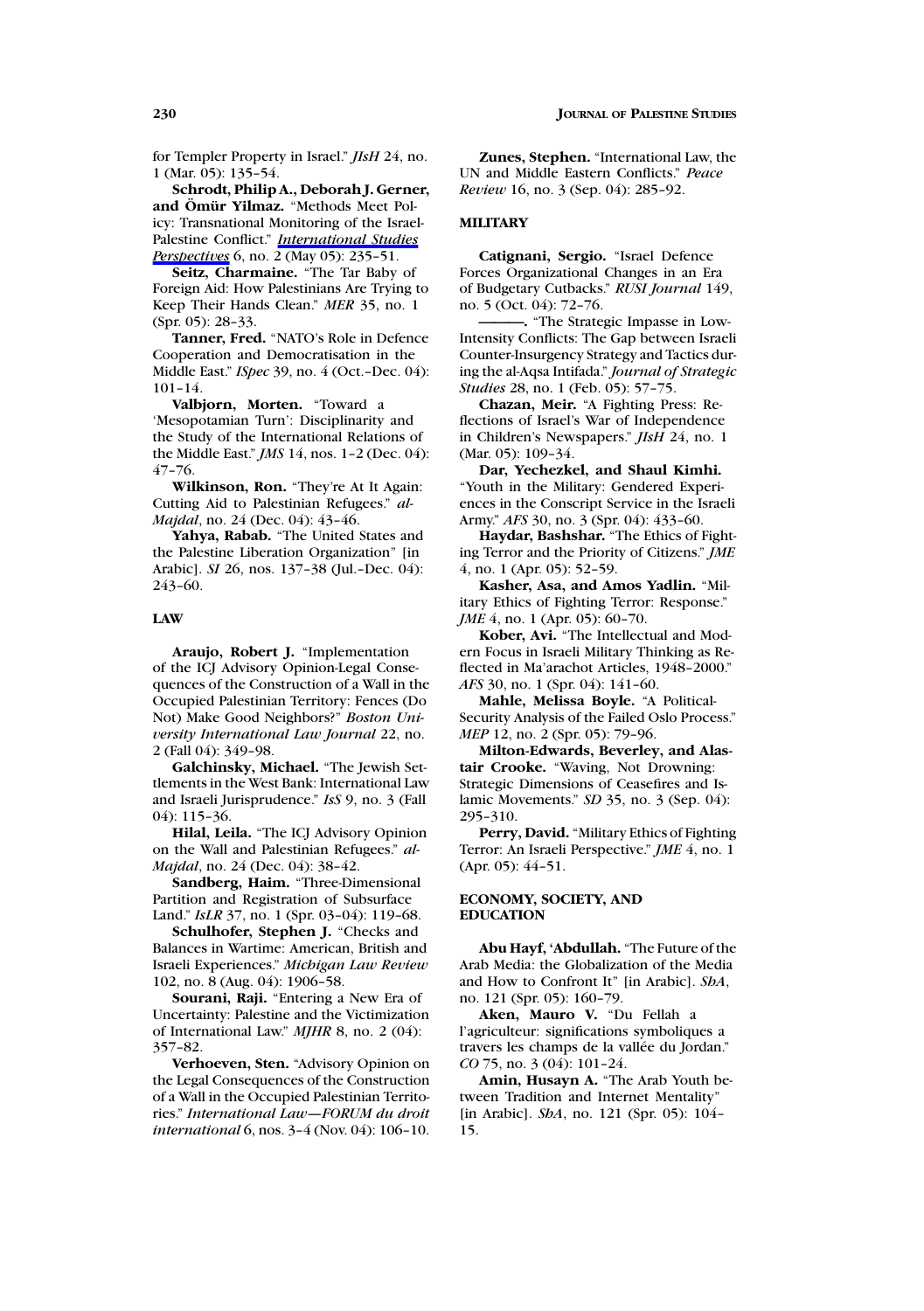Bank, André. "Rents, Cooptation, and Economized Discourse: Three Dimensions of Political Rule in Jordan, Morocco, and Syria." *JMS* 14, nos. 1–2 (Dec. 04): 155–80.

**Al-Bayati, Yas.** "The Arab Media and the Globalization Challenge" [in Arabic]. *ShA*, no. 121 (Spr. 05): 134–59.

**Behar, Shiko, and Michel**

**Warschawski.** "Globalization and International Advocacy by Palestinian and Progressive Israeli Organizations." *NFW* 20, no. 7 (Oct.–Nov. 04): 9–13.

**Ben-Ari, Adital, and Sharon Gil.** "Wellbeing among Minority Students: The Role of Perceived Social Support." *Journal of Social Work* 4, no. 2 (Aug. 04): 215–25.

**Clark, Janine.** "Social Movement Theory and Patron-Clientelism: Islamic Social Institutions and the Middle Class in Egypt, Jordan, and Yemen." *Comparative Political Studies* 37, no. 8 (Oct. 04): 941–69.

**Darmame, Khadija.** "Les enjeux de l'introduction du secteur privé dans la gestion de l'eau potable a Amman." *CO* 75, no. 3 (04): 155–68.

**Harpaz, Guy.** "The Dispute over the Treatment of Products Exported to the European Union from the Golan Heights, East Jerusalem, the West Bank and the Gaza Strip—The Limits of Power and the Limits of the Law." *Journal of World Trade* 38, no. 6 (Dec. 04): 1049–58.

**Hever, Shir.** "Poverty and Inequality in the Land of Milk and Honey." *NFW* 20, no. 7 (Oct.–Nov. 04): 22–27.

**Horenczyk, Gabriel, and Moshe Tatar.** "Education in a Plural Society or Multicultural Education? The Views of Israeli Arab and Jewish School Counselors." *Journal of Peace Education* 1, no. 2 (Sep. 04): 191–204.

**Jabr, Muhammad F.** "The Arab Culture and the Information Revolution" [in Arabic]. *ShA*, no. 121 (Spr. 05): 116–32.

**Jungen, Christine.** "Tribus et tribalisme: organisation sociale et idéologie en Jordanie." *CO* 75, no. 3 (04): 51–62.

**Al-Krenawi, Alean, John R. Graham,** Yasmin Z. Dean, et al. "Cross-National Study of Attitudes Towards Seeking Professional Help: Jordan, United Arab Emirates (UAE) and Arabs in Israel." *International Journal of Social Psychiatry* 50, no. 2 (Jun. 04): 102–14.

**Ladadwa, Hassan.** "The Palestinian Economy within Globalization: Developing Impoverishment." *NFW* 21, no. 1 (Dec. 04–Jan. 05): 36–41.

**Lavergne, Marc.** "Face a l'extraversion d'Amman, un réseau urbain en quête de sens." *CO* 75, no. 3 (04): 139-54.

**Magrahaoui, Abdeslam.** "Negotiating Identity in the Post Colonial Arab World: Clues from Psychoanalytic Theory." *JMS* 14, nos. 1–2 (Dec. 04): 263–88.

**Missaglia, Marco, and Paul de Boer.** "Food-For-Work versus Cash-For-Work: Emergency Assistance in Palestine." *Economic Systems Research* 16, no. 4 (Dec. 04): 367– 90.

**Mizrahi, Shlomo.** "The Political Economy of Water Policy in Israel: Theory and Practice." *Journal of Comparative Policy Analysis* 6, no. 3 (Dec. 04): 275–90.

**Moore, Pete W.** "QIZs, FTA, USAID and the MEFTA: A Political Economy of Acronyms." *MER* 35, no. 1 (Spr. 05): 18–23.

**Selby, Jan.** "The Geopolitics of Water in the Middle East: Fantasies and Realities." *TWQ* 26, no. 2 (Jun. 05): 329–49.

**Shapiro, Samantha M.** "The War inside the Arab Newsroom." *New York Times Magazine* (2 Jan. 05): 26–33; 48; 54.

**Shemesh, Moshe.** "Prelude to the Six-Day War: The Arab-Israeli Struggle over Water Resources." *IsS* 9, no. 3 (Fall 04): 1–45.

**Zahir al-Din, Salah.** "Peace and Struggle for Water in the Middle East" [in Arabic]. *ShA*, no. 121 (Spr. 05): 216–38.

# **LITERATURE AND ARTS**

**Gluzman, Michael.** "Politics and Intertextuality in Anton Shammas's *Arabesques*." *JMJS* 3, no. 3 (04): 319-36.

**Harb, Ahmad.** "Representations of Jerusalem in the Modern Palestinian Novel." *ASQ* 26, no. 3 (Sum. 04): 1–24.

**Omer-Sherman, Ranen.** "Zionism and the Disenchanted: The Plight of the Citizen-Soldier in Amos Oz's *A Perfect Peace*." *Middle Eastern Literatures* 8, no. 1 (Jan. 05): 53–71.

**Al-Sawahiri, Khalil.** "Yasir Arafat and Culture" [in Arabic]. *SI* 127, nos. 139–40 (Jan.–Jun. 05): 72–74.

**Wilkinson, Ron.** "Photo Essay— Zochrot Visit to Haifa." *al-Majdal*, no. 24 (Dec. 04): 18–21.

**Wood, Michael.** "The Music of His Music: Edward Said, 1936–2003." *October* 109 (Jul. 04): 143–49.

#### **BOOK REVIEWS**

### **REFERENCE AND GENERAL**

Champagne, Duane, and Ismael Abu-Saad, eds. **The Future of Indigenous Peoples: Strategies for Survival and**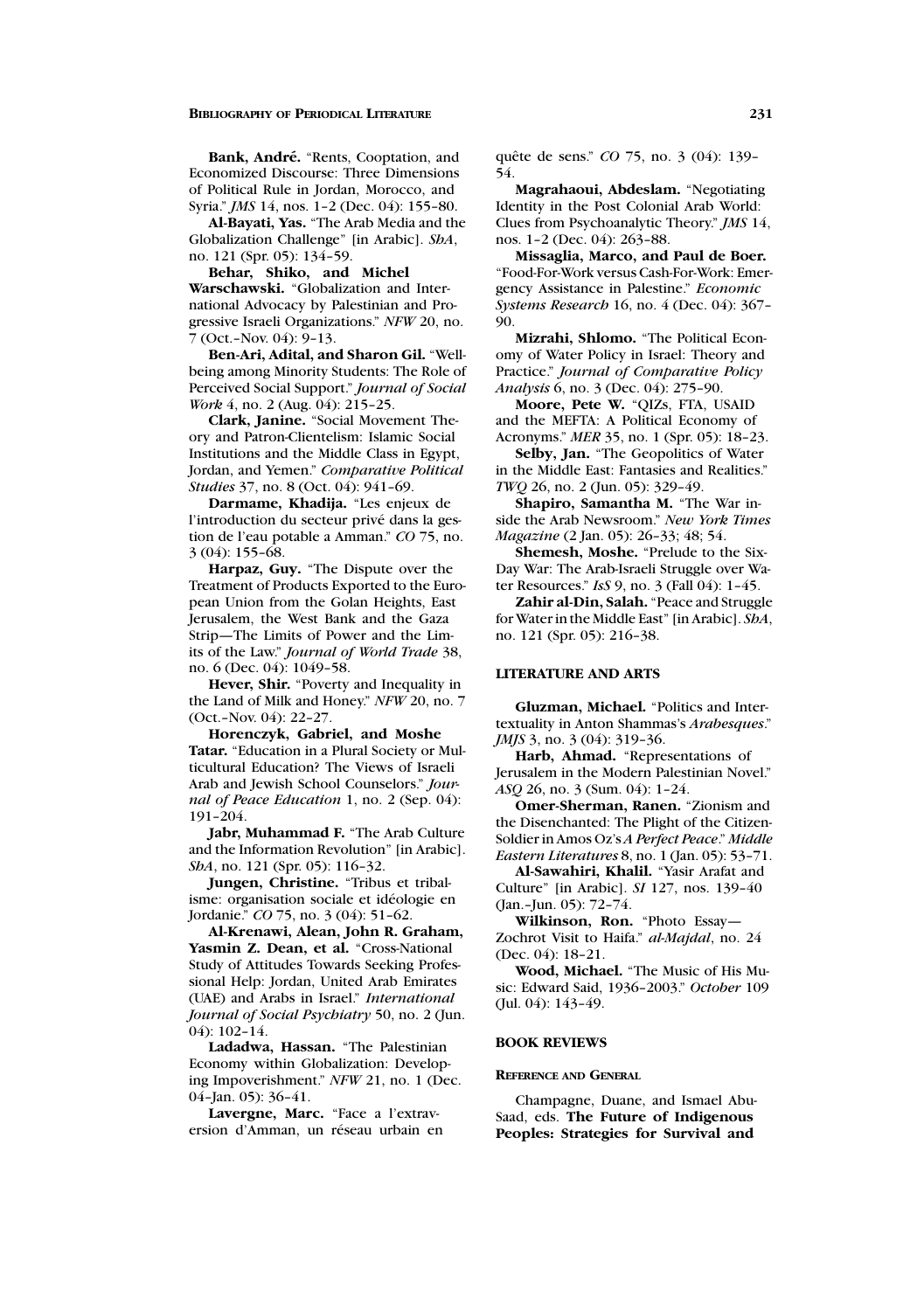**Development** in *HLS* 3, no. 1 (May 04): 120–23 (L. Graham).

Pappé, Ilan. A **History of Modern Palestine** in *AO* 72, no. 3 (04): 360–62 (E. Gombar).

Said, Edward, and David Barsamian. **Culture and Resistance: Conversations with Edward W. Said** in *Media Culture and Society* 27, no. 2 (05): 303–4 (J. Hamilton).

Singh, Amritjit, and Bruce G. Johnson, eds. **The Legacy Endures: Interviews with Edward W. Said** in *MEI*, no. 746 (18 Mar. 05): 34–35 (N. Masalha).

### **HISTORY (TO 1948) AND GEOGRAPHY**

Arsuzi-Elamir, Dalal. **Arabischer Nationalismus in Syrien: Zaki al-Arsuzi und die arabisch-nationale Bewegung an der Peripherie Alexandretta/Antakya 1930–1938** in *Orient* 45, no. 3 (04): 446 (B. Haz).

Bernstein, Deborah S. **Constructing Boundaries: Jewish and Arab Workers in Mandatory Palestine** in *IsS* 9, no. 3 (Fall 04): 169–81 (N. Karlinsky).

Fleischmann, Ellen L. **The Nation and Its "New" Women: The Palestinian Women's Movement, 1920–1948** in *American Historical Review* 109, no. 5 (04): 1683 (M. Meriweather).

Jeha, Shafeeq. **The Secret Arab Movement: The Red Book Group, 1935–1945** [in Arabic] in *MA* 27, no. 312 (Feb. 05): 165–72 (S. Yasin).

Long, Burke O. **Imagining the Holy Land: Maps, Models, and Fantasy Travels** in *HLS* 3, no. 1 (May 04): 113–17 (M. Marten).

Metzer, Jacob. **The Divided Economy of Mandatory Palestine** in *IsS* 9, no. 3 (Fall 04): 169–81 (N. Karlinsky).

Okkenhaug, Inger M. **The Quality of Heroic Living, of High Endeavour and Adventure. Anglican Mission, Women and Education in Palestine, 1888– 1948** in *HLS* 3, no. 1 (May 04): 113–17 (M. Marten).

Stanislawski, Michael. **Zionism and the Fin de Siecle: Cosmopolitanism and Nationalism from Nordau to Jabotinsky** in *Nineteenth Century Contexts* 26, no. 4 (04): 375–76 (S. Arata).

### **PALESTINIAN POLITICS AND SOCIETY**

Amiry, Souad. **Cappucino a` Ramallah** in *FPA*, no. 306 (Dec. 04–Jan. 05): 41 (H. Pérol).

Hawatmeh, Nayef. **Beyond Oslo: Palestine: Where To?** [in Arabic] in *SD* 41, no. 160 (Apr. 05): 250–51 (A. Al-Said).

Masalha, Nur. **The Politics of Denial: Israel and the Palestinian Refugee Problem** in *HLS* 3, no. 1 (May 04): 124–26 (M. Strausbaugh); *Journal of Refugee Studies* 18, no. 1 (Mar. 05): 131–32 (A. Shiblak).

Otxandi, Mari. **Palestine, Chroniques d'une occupation** in *FPA*, no. 306 (Dec. 04–Jan. 05): 42 (P. Balta).

### **JERUSALEM**

Cline, Eric H. **Jerusalem Besieged: From Ancient Canaan to Modern Israel** in *Journal of Military History* 69, no. 1 (Jan. 05): 216 (A. Santosuosso).

D'Orfeuil, Yves T., and Michel Sabbah. **Paix sur Jérusalem. Propos d'un évêque Palestinien** in *ASQ* 26, no. 3 (Sum. 04): 87–89 (A. Kreutz).

Dumper, Michael. **The Politics of Sacred Space: The Old City of Jerusalem in the Middle East Conflict** in *Anthropological Theory* 4, no. 4 (Dec. 04): 483–84 (J. Collins).

O'Mahony, Anthony, ed. **The Christian Communities of Jerusalem and the Holy Land: Studies in History, Religion and Politics** in *HLS* 3, no. 1 (May 04): 113–17 (M. Marten).

**ISRAELI POLITICS, SOCIETY, AND ZIONISM**

Amar-Dahl, Tamar. **Moshe Sharett— Diplomatie statt Gewalt: Der 'andere' Grundungsvater Israels und die ara- ¨ bische Welt** in *Orient* 45, no. 3 (04): 451 (A. Timm).

Avi-Yonah, Michael. **A History of Israel and the Holy Land** in *JCS* 46, no. 4 (04): 889 (R. Moore).

Bishara, Azmi. **From the Judaism of the State until Sharon: A Study of the Contradictions of Israeli Democracy** [in Arabic] in *SD* 41, no. 160 (Apr. 05): 248–50 (Y. al-Ansari).

Brenner, Michael. **Zionism: A Brief History** in *MESA* 38, no. 2 (Dec. 04): 214–17 (G. Troy).

**Cramer, Richard Ben.** "How Israel Lost: The Four Questions." *WR* 24, no. 3 (Apr. 04): 70 (J. McMahon).

Davis, Uri. **Apartheid Israel: Possibilities for the Struggle Within** in *HLS* 3, no. 1 (May 04): 126 (n/a).

Elmessiri, Abdul W. **Protocols, Judaism, and Zionism** [in Arabic] in *SI* 26, nos. 137– 38 (Jul.–Dec. 04): 381–86 (M. 'Abdo).

Kook, Rebecca A. **The Logic of Democratic Exclusion: African Americans in the United States and Palestinian Citizens in Israel** in *MESA* 38, no. 2 (Dec. 04): 274–76 (R. Krebs).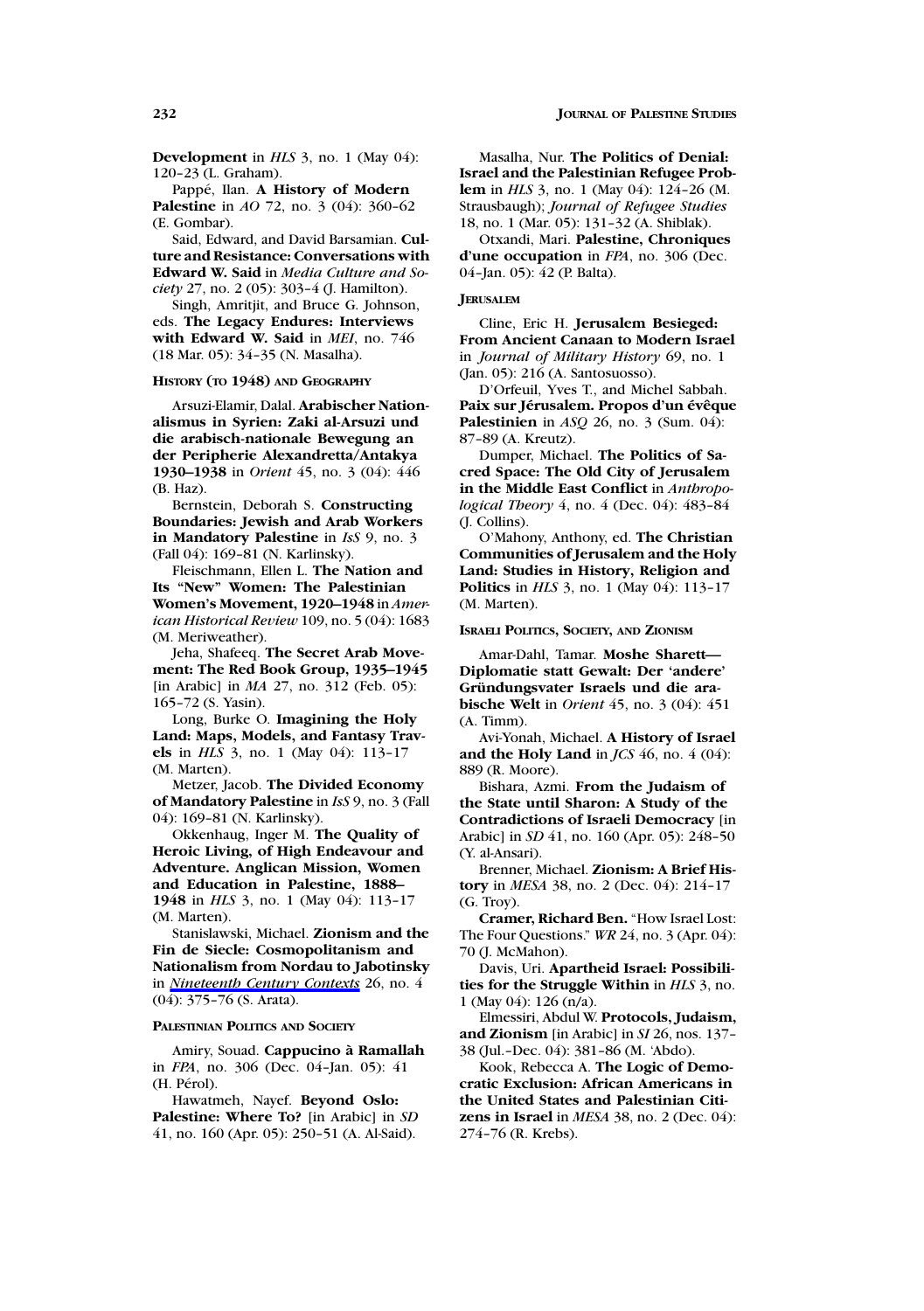Lederhendler, Eli, and Johathan D. Sarna, eds. **America and Zion: Essays and Papers in Memory of Moshe Davis** in *HLS* 3, no. 1 (May 04): 123–24 (B. Kenan).

Levy, Daniel, and Yfaat Weiss, eds. **Challenging Ethnic Citizenship: German and Israeli Perspectives on Immigration** in *MESA* 38, no. 2 (Dec. 04): 276–78 (M. Hertkorn).

Mansour, Camille, ed. **Israel: A General Survey, 2004** [in Arabic] in *MDF*, nos. 60–61 (Aut. 04–Win. 05): 184–94 (H. Abu Naml).

Nimni, Ephraim, ed. **The Challenge of Post-Zionism: Alternatives to Israeli Fundamentalist Politics** in *Politikon* 31, no. 2 (04): 251–52 (D. Glaser); *Political Geography* 24, no. 1 (Jan. 05): 121–23 (R. Kuper); *Thesis Eleven*, no. 78 (04): 118– 22 (B. Bloch).

Stein, Leslie. **The Hope Fulfilled: The Rise of Modern Israel** in *MESA* 38, no. 2 (Dec. 04): 214–17 (G. Troy).

Timm, Angelika. **Israel: Gesellschaft im Wandel** [Israel: Society in Change] in *Orient* 45, no. 3 (04): 447–50 (M. Asseburg).

Zertal, Idith. **Death and the Nation: History, Memory and Politics** in *The Nation* (10 Jan. 05): no page (B. Kimmerling).

#### **ARAB AND MIDDLE EASTERN POLITICS**

Beilin, Yossi. **The Path to Geneva: The Quest for a Permanent Agreement, 1996–2004** in *Jewish Current* 59, no. 1 (Jan.–Feb. 05): 36 (P. Mendes).

Dana, Nissim. **The Druze in the Middle East: Their Faith, Leadership, Identity and Status** in *MESA* 38, no. 2 (Dec. 04): 237–39 (R. Abisaad).

Enderlin, Charles. **Shattered Dreams: The Failure of the Peace Process in the Middle East, 1995–2002** in *European Legacy* 10, no. 2 (05): 248 (J. Beinin).

Endres, Jürgen. Wirtschaftliches **Handeln im Krieg: Zur Persistenz des Milizsystems im Libanon (1975– 1990)** in *Orient* 45, no. 4 (04): 592–93 (W. Fleig).

Al-Faleh, Matrouk. **Society, Democracy, and State in the Arab Countries** [in Arabic] in *MA* 27, no. 313 (Mar. 05): 215–18 (B. Ibrahim).

Gregory, Derek. **The Colonial Present: Afghanistan, Palestine, Iraq** in *PSQ* 120, no. 1 (Mar. 05): 134–35 (C. Tilly).

Al-Iman, Muhammad M. **The International Integration Experiences and Their Significance to Arab Integration** [in Arabic] in *SD* 41, no. 160 (Apr. 05): 260–61 (S. Hammam).

Jorisch, Avi J. **Beacon of Hatred: Inside Hizballah's al-Manar Television** in *Jerusalem Post* (11 Mar. 05):26 (O. Barsadeh).

Levi, Liana, ed. **Histoire de l'autre** in *FPA*, no. 306 (Dec. 04–Jan. 05): 41–42 (P. Balta).

Maqdissi, Jean, et al. **The Arab Civil Society and the Democratic Challenge** [in Arabic] in *MA* 27, no. 313 (Mar. 05): 219–24 (S. Yasin).

**Opposition and Power in the Arab World: The Crisis of Arab Political Opposition** [in Arabic] in *ShA*, no. 121 (Spr. 05): 240–44 (M. Mahmud).

Qumsiyeh, Mazin B. **Sharing the Land of Canaan: Human Rights and the Israeli-Palestinian Struggle** in *WR* 24, no. 2 (Mar. 05): 74 (S. Powell).

Robins, Philip. **A History of Jordan** in *AO* 72, no. 3 (04): 358–60 (E. Gombar).

Rubin, Barry. **The Tragedy of the Middle East** in *MESA* 38, no. 2 (Dec. 04): 285–86 (K. Beattie).

Sakai, Keiko, ed. **Social Protests and Nation Building in the Middle East and Central Asia** in *ASQ* 26, no. 3 (Sum. 04): 90–92 (W. Haddad).

Wasserstein, Bernard. **Israel & Palestine: Why They Fight and Can They Stop?** in *MEI*, no. 738 (19 Nov 04): 34 (J. Gee).

#### **INTERNATIONAL RELATIONS**

Dockrill, Saki. **Britain's Retreat from East of Suez: The Choice between Europe and the World?** in *JCWS* 6, no. 4 (04): 161–62 (K. Rouane).

Jhally, Sut, and Bathsheba Ratzkoff, directors. **Peace, Propaganda, and the Promised Land: U.S. Media and the Israeli-Palestinian Conflict** (film review) in *MESA* 38, no. 2 (Dec. 04): 306–7 (N. Haiduc-Dale).

Nafi'a, Hasan. **The European Union: The Lessons for the Arab World** [in Arabic] in *MA* 27, no. 313 (Mar. 05): 204–14 (S. Hammadi).

Ross, Dennis. **The Missing Peace: The Inside Story of the Fight for the Middle East** in *MEP* 12, no. 1 (Spr. 05): 150–56 (M. Rubner); *New Republic* 231, no. 4686 (8 Nov. 04): 30–35 (B. Morris); *Policy Review*, no. 128 (04): 85–88 (V. Hanson); *PSQ* 120, no. 1 (Mar. 05):157–58 (P. Hahn).

Seliktar, Ofira. **Divided We Stand: American Jews, Israel, and the Peace Process** in *MESA* 38, no. 2 (Dec. 04): 290– 92 (S. Rosenthal).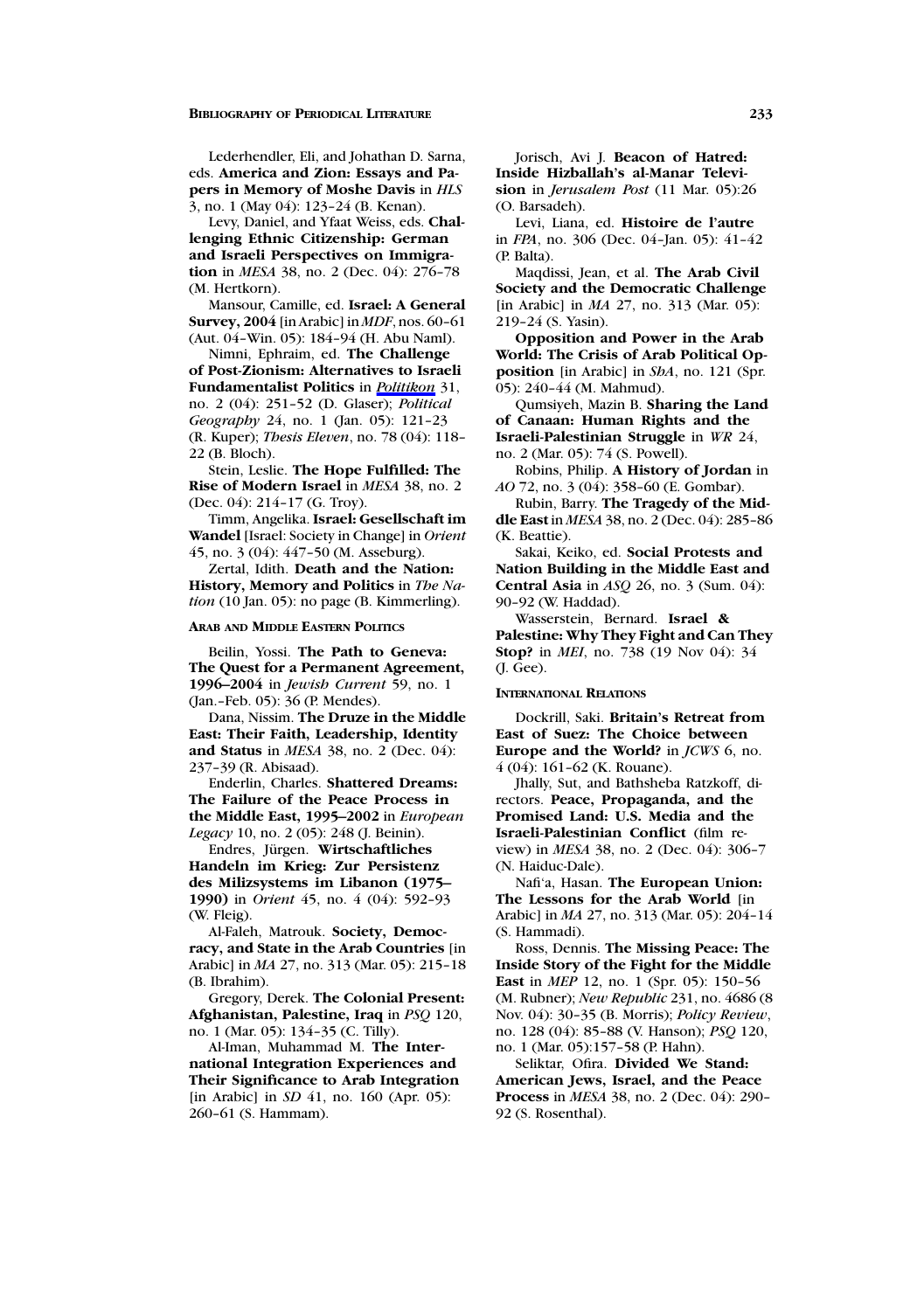Swisher, Clayton E. **The Truth about Camp David: The Untold Story about the Collapse of the Middle East Peace Process** in *MEP* 12, no. 1 (Spr. 05): 156–60 (C. Smith).

Waage, Hilde H. **Peacemaking Is a Risky Business: Norway's Role in the Peace Process in the Middle East** in *NFW* 21, no. 1 (Dec. 04-Jan. 05): 64-66 (I. Pappé).

**LAW**

Abu Hussein, Hussein, and Fiona McKay. **Access Denied: Palestinian Land Rights in Israel** in *HLS* 3, no. 1 (May 04): 119–20 (I. Humphries).

Cotran, Eugene, and Mai Yamani. **The Rule of Law in the Middle East and the Islamic World: Human Rights and the Judicial Process** in *Human Rights Quarterly* 26, no. 1 (Feb. 04): 208–10 (A. Mayer).

### **MILITARY**

Bowen, Jeremy. **Six Days: How the 1967 War Shaped the Middle East** in *MEI*, no. 742 (21 Jan. 05): 33–34 (J. Gee).

Brom, Shlomo, ed. **The Middle East Military Balance 2001–2002** in *MESA* 38, no. 2 (Dec. 04): 268–69 (S. Silverburg).

Cohen, Yoel. **The Whistleblower of Dimona: Israel, Vanunu and the Bomb** in *MESA* 38, no. 2 (Dec. 04): 251–52 (A. Cohen).

Gat, Moshe. **Britain and the Conflict in the Middle East, 1964–1967: The Coming of the Six-Day War** in *MESA* 38, no. 2 (Dec. 04): 271–72 (L. Eisenberg).

Hassan, Hassan, et al., translators. **Armaments, Disarmament and International Security: SIPRI Yearbook 2004** [in Arabic] in *MA* 27, no. 312 (Feb. 05): 173–80 (S. Riachi).

Oren, Michael B. **Six Days of War: June 1967 and the Making of the Modern Middle East** in *JCWS* 6, no. 3 (04): 145–47 (W. Quandt).

Pollack, Kenneth M. **Arabs at War: Military Effectiveness, 1948–1991** in *JCWS* 6, no. 3 (04): 144 (E. Karsh).

### **ECONOMY, SOCIETY, AND EDUCATION**

'Abd al-Raziq, Adil. **The Centers Tension and Struggle for Water in the Nile Basin and the Arab World** [in Arabic] in *SD* 41, no. 160 (Apr. 05): 244–45 (W. Suleiman).

Bailey, Betty J., and J.M. Bailey. **Who Are the Christians in the Middle East?** in *JCS* 46, no. 1 (04): 138 (R. Smith).

The League of Arab States. **The Joint Arab Economic Report, 2004** [in Arabic] in *MA* 27, no. 314 (Apr. 05): 190–96 (H. al-Asraj).

Ma'rouf, Houshar. **Industrial Development in the Arab World and Facing International Challenges** [in Arabic] in *SI* 26, nos. 137–38 (Jul.–Dec. 04): 387–96 (n/a).

Oliver, Anne M. **The Road to Martyrs' Square: A Journey into the World of the Suicide Bomber** in *JP* (4 Apr. 05): 22–23 (E. Schechter); *WP* (9 Mar. 05): C3 (B. Victor).

Shalak, al-Fadl. **Understanding and Predicament: Arab Thought and Problems** [in Arabic] in *MA* 27, no. 312 (Feb. 05): 158–64 (S. Hammadi).

#### **REPORTS RECEIVED**

Arab Association for Human Rights. **The Destruction and Abuse of Muslim and Christian Holy Places in Israel.** Nazareth: Arab Association for Human Rights, Dec. 04.

Dajani, Souad. **The Untold Story: The Cost of Israel's Occupation to the Palestinians in the West Bank and Gaza Strip.** Washington: The Palestine Center and the Jerusalem Fund for Education and Community Development, Feb. 05.

Giacaman, Rita. **Psycho-Social/Mental Health Care in the Occupied Palestinian Territories: The Embryonic System.** Birzeit, Palestine: Institute of Community and Public Health, Birzeit University, 04.

International Crisis Group. **After Arafat? Challenges and Prospects.** Amman and Brussels: International Crisis Group, 23 Dec. 04.

Lein, Yehezkel. **Forbidden Roads: Israel's Discriminatory Road Regime in the West Bank.** Jerusalem: B'Tselem Information Sheet, Aug. 04.

Palestinian Central Bureau of Statistics. **Impact of the Expansion and Annexation Wall on the Socioeconomic Conditions of Palestinian Households in the Localities in Which the Wall Passes Through (July 2004): Press Conference on the Survey Results.** Ramallah: Palestinian Central Bureau of Statistics, Oct. 04.

The Palestinian Centre for Human Rights. **Uprooting Palestinian Trees and Leveling Agricultural Land: The Tenth Report on Israeli Land Sweeping and Demolition of Palestinian Buildings and Facilities in the Gaza Strip, 1 April 2003– 30 April 2004.** The Palestinian Centre for Human Rights, 04.